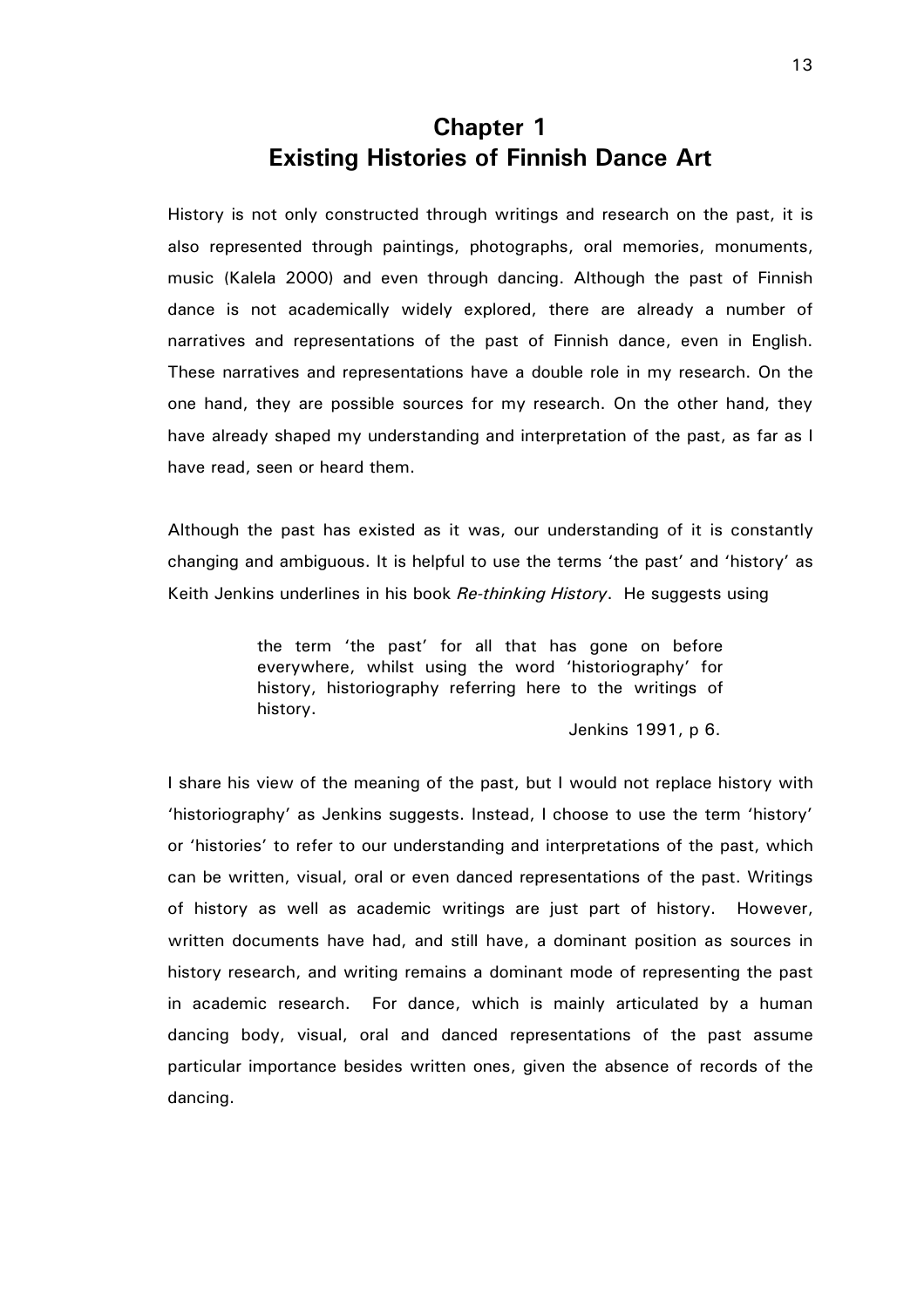Written and published histories of Finnish dance are found in books, memoirs, reviews and articles by Finnish dance critics, dancers and researchers. In addition, some unpublished MA dissertations can be considered as academic writings on history. Appendix 1 (pp 213-215) presents a chronological list of existing written histories of Finnish dance. This list is meticulous, but not complete. It tries to cover all books and memoirs concerning the history of Finnish dance, but not all reviews, articles, dissertations and theses. Only those that have some relevance for my research topic are mentioned. Appendix 1 contains the title and focus of each written history and the type of publication, showing also if the text references its sources.

From this material, it is apparent that the first histories were written during the 1930s and 1940s by dance critics, mainly by Raoul af Hällström, and some by Ukko Havukka. Maggie Gripenberg was the first Finnish dancer to write and publish her memoirs, in Finnish in 1950 and in Swedish in 1952. Then, there seems to be a gap, from 1950 until 1980. During that period, only some general reviews about the past of the Finnish National Ballet were published in newspapers. In the 1980s there was a huge increase of writings on dance history. Several ballet dancers published their memoirs, and Finnish free dance and its representatives started to awaken some academic interest. In addition, four new dance books were published: a history of the Finnish National Ballet (Vienola-Lindfors & af Hällström 1981); a detailed survey of dance teachers in Finland before 1914 (Hirn 1982); a history of The Union of Finnish Dance Artists (Arvelo & Räsänen 1987); and a sociological study of Finnish dance art (Repo 1989). After the 1970s general overviews of Finnish dance history in newspapers or magazines more or less repeated and reinforced previous histories and they are not mentioned in the list.

The scholarly interest in dance strengthened at the turn of the millennium. The first PhD theses concerning dance were published in Finland during the 1990s, and many are in progress, mainly at the Theatre Academy. None of the completed PhD theses focuses on dance history.<sup>1</sup> However, there are some scholarly articles, which relate to particular moments or issues in the past of Finnish dance, for instance in the research appendices of Tanssi (Dance)

14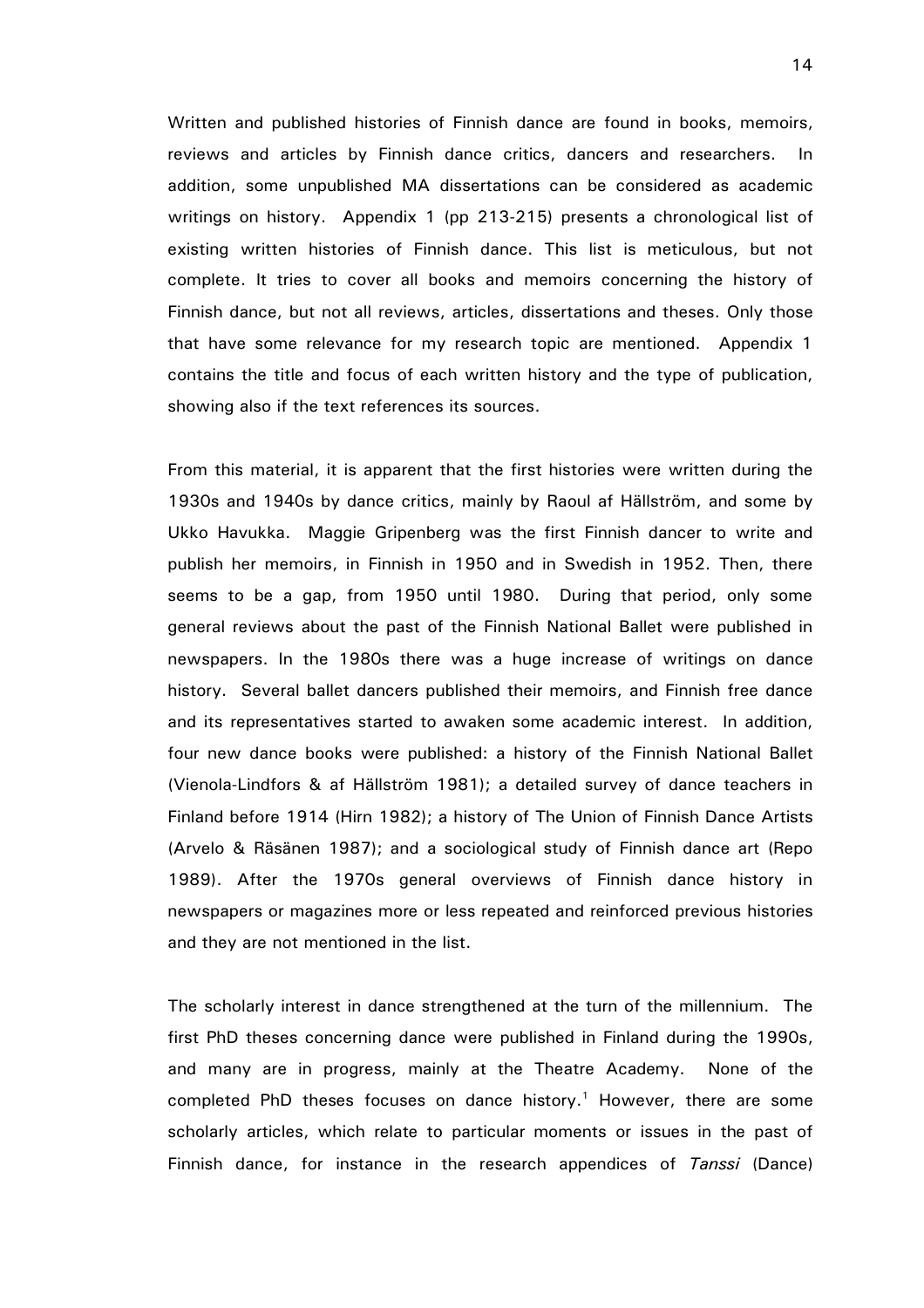magazine (Tawast 1998, Jyrkkä 1999) and in Tanssin tutkimuksen vuosikirja (The Dance Research Annual, Pakkanen & others 1999). In addition, Valokuvan tanssi (Dance in Photographs, Helavuori & others 1997) presents Finnish dance in 1890-1997 through photographs and scholarly articles.

Beside written interpretations and narratives, there are some filmed documentaries about the past of dance in Finland. Private and public archives also contain various literary, aural and visual traces and remnants, such as dance programs, scores and music records, photographs, taped interviews, dance films and videos. In the case of dance, one should not forget that historical knowledge and experiences are also transmitted through dance performances and dance exercises. However, the content of that knowledge and experience needs to be verbalised and analysed in order to be available to scholars. All this forms a net of traces, knowledge, interpretations, assumptions, visions and sensual and bodily experiences of the past of Finnish dance art. All Finns, from a little girl in a ballet class to the academic dance scholar at the University of Surrey, are intertwined into that web, although differently.

As an academic historian, who plans to give her own contribution to histories of dance in Finland, I should be aware of what has already been told about the past of Finnish dance. In this chapter, I examine and analyse how and by whom Finnish dance history has been represented in written and visual accounts, especially during the 1920s and 1930s. The chapter starts as an evaluation of some compact and brief stories presented in English in international dance dictionaries and books, and it is followed by more extensive Finnish narratives and issues they raise. Then some visual histories and other traces of Finnish dance, which also become sources for my research, are discussed briefly. This presentation of existing histories simultaneously serves as an introduction to dance art in Finland. At the end of this chapter, there is a critical discussion of the implications of the existing and non-existing histories of the 1920s and 1930s and traces of the past for my own research.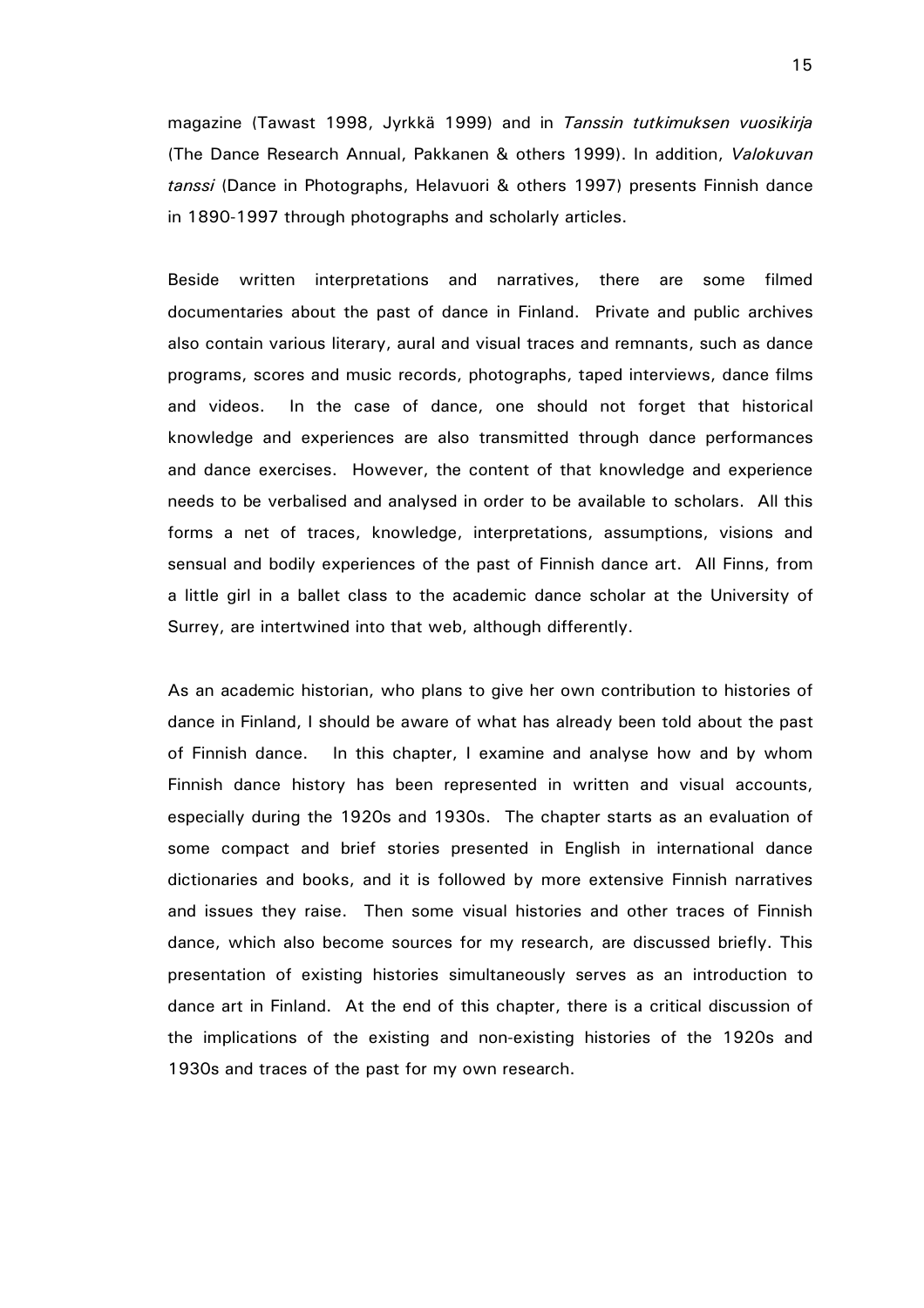#### DANCE BOOKS IN ENGLISH

Existing books on dance and dance history preserve and present some stable interpretations of dance in Finland, which can be used as starting points for further discussions and additions. Even some international dance dictionaries and books published in English include short histories on Finnish dance, mainly on ballet, for example The Concise Oxford Dictionary of Ballet (Koegler 1989, first edition in German 1972 and in English 1977), Oxford Dictionary of Dance (Craine & Mackrell 2000) and Ballet in Western Culture (Lee 2002). Appendix 2 (p 216) includes copies of these outlines of ballet/dance in Finland. It is fascinating to see how these international books, which are commonly considered reliable, recount the story of dance in Finland. The lack of information and the mixture of accurate and inaccurate data in these brief texts construct some strange interpretations and misunderstandings.

Koegler and Lee pay attention mainly to ballet in their books, and this is the bias of Craine & Mackrell, too, although the title is The Oxford Dictionary of Dance. So, it is ballet and mainly the Finnish National Ballet to represent Finland internationally. The emergence of modern dance in Finland is not mentioned at all. Craine & Mackrell only state several modern companies existing besides the Finnish National Ballet. Even the story of the Finnish National Ballet has some startling features.

It seems to be difficult for the writers to distinguish between Finns and Russians and sometimes even between the Russian Theatre in Helsinki and the Finnish National Opera. This has led into some confusing misinterpretations in the early history of Finnish ballet. The comparison between the texts shows that this started with Koegler who obviously served as a source for Craine & Mackrell and Lee. His sources are unknown. Koegler's text gives an impression that the ballet in Finland dates back to the opening of the Alexander Theatre in 1879 by writing:

> When the house opened in 1879 a group of dancers was established to serve in op. and operetta - with very occasional b. perfs., for which the soloists were mostly imported from St. Petersburg. The first real b. co. was formed under George Gé, from St. Petersburg, who was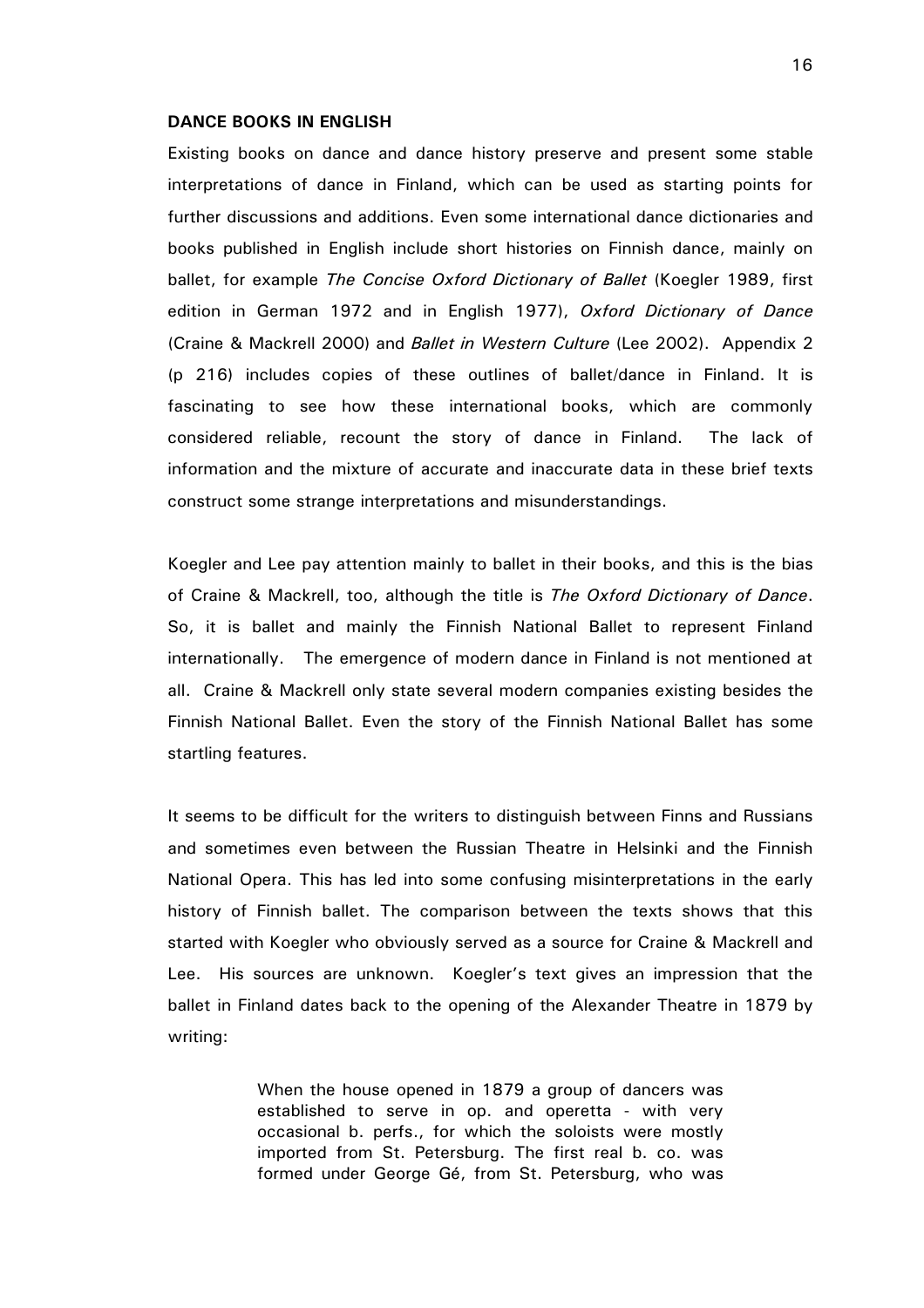b. master 1921-35. He was succeeded by the Russ. Alexander Saxelin.

Koegler 1989, p 156.

What Koegler and others do not know or mention is that the Alexander Theatre served the Russian garrison as a venue for guest performances of opera, theatre, music and ballet in 1879-1917. Governor General Nikolai Adlerberg, the highest Russian official in Finland, established the Russian Theatre in 1869. It obtained a permanent venue when the Alexander Theatre was opened in 1879. Besides the Russian theatre, there were two other theatres in Helsinki. The Swedish Theatre opened as a venue for Swedish theatre groups in 1827, and the Finnish National Theatre founded in 1872. It had a permanent artistic staff, and from 1873 to 1879 the opera department was also included as part of the National Theatre. The Finnish National Opera was established in 1911, and it moved into the Alexander Theatre in 1918, after Finland's independence.<sup>2</sup> Finnish theatre researcher Liisa Byckling (2000) does not mention any dance groups when she discusses ballet performances at the Alexander Theatre in 1879-1917. $3$  Some dancers might have assisted in the guest performances, but there certainly is no evidence of established dance groups.

The discrepancies in Koegler's text then led Lee to state straightforwardly:

The National Ballet of Finland has its roots in the origins of the Finnish State Opera. When the theater opened its doors in 1879, a corps de ballet was formed to serve opera and operetta productions. When occasionally ballet evenings were offered, the soloists were imported from nearby St. Petersburg.

Lee 2002, p 290.

Similarly, the knowledge of George Gé's (1893-1962) and Alexander Saxelin's (1899-1959) origins and citizenship is vague. Gé is recognised as a Finn by Koegler (1989) in a short biographical text on Gé at The Concise Oxford Dictionary of Ballet, and this notion was copied by Craine & Mackrell (2000). Their text states Gé being from St. Petersburg. Lee (2002) for her part simply calls him Russian. As for Saxelin, all writers consider him Russian.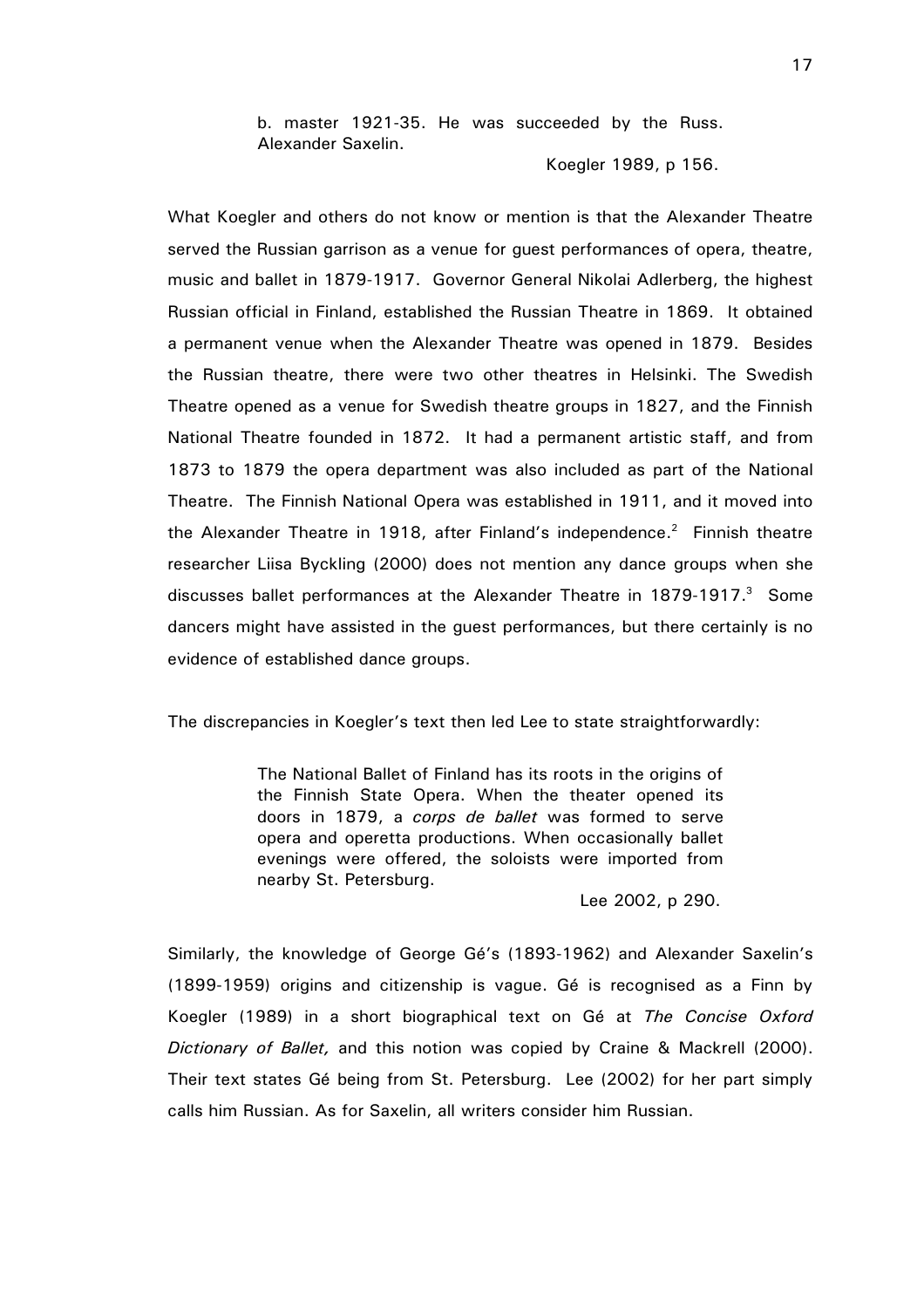In Finland Gé's and Saxelin's close ties to Russia are acknowledged, but they are considered Finns in Finnish dance writing (e.g. af Hällström 1945a, Vienola-Lindfors & af Hällström 1981). Gé was born in St. Petersburg, but his parents had moved there from Turku, and they were members of the Finnish colony in St. Petersburg. The years after the revolutions were turbulent in St. Petersburg, and Gé moved to Finland. He received permission to travel to Helsinki in 1920, stamped in Terijoki on 3 September (TeaMA 1003). In Helsinki he performed as a piano accompanist for ballet lessons and as a theatre dancer at the Apollo Theatre together with Mary Paischeff, a dancer from Viipuri, who had arrived in Helsinki in the spring of 1920 as a member of Lyubov Egorova's ballet group. Alexander Saxelin was born in Viipuri, and his mother was a Finn and father unknown. He started his studies at the Imperial Ballet School in St. Petersburg in 1910 and graduated in 1919. Saxelin moved to Viipuri in 1921, and later, in 1922, to Helsinki. He worked as a ballet teacher and assisted e.g. Mary Paischeff and Irja Hagfors in their dance performances. In the 1920s Saxelin also made dance tours in Europe together with dancers Klawdija Gorewa and Ivan Kirejeff.<sup>4</sup>

The role of Russian ballet for the ballet in Finland is many-sided and complex. However, it is questionable to assert that the Finnish National Opera is simply contiguous with the Russian Theatre in Helsinki, although they both used the same building, and similarly it is questionable to name Irja Koskinen (1912-1978) as the first Finnish choreographer at the Finnish National Opera. The various inaccuracies and strange interpretations in international ballet and dance dictionaries suggest a need for more detailed analysis of ballet in Finland and its connections to the Russian ballet. This uncertainty and contradictory opinions about the nationality of forerunners of ballet in Finland also informs the discussion on Finnish/Russian identity. Suspicion toward Russians was strong in Finland after independence. The citizens of Russia as well as members of the Finnish colony in St. Petersburg were under suspicion at the Finnish Opera.<sup>5</sup>

The absence of modern dance in English narratives of dance in Finland invites the question to what extent modern dance existed in Finland. It seems that the only dance book in English giving a wider view on Finnish dance art is

18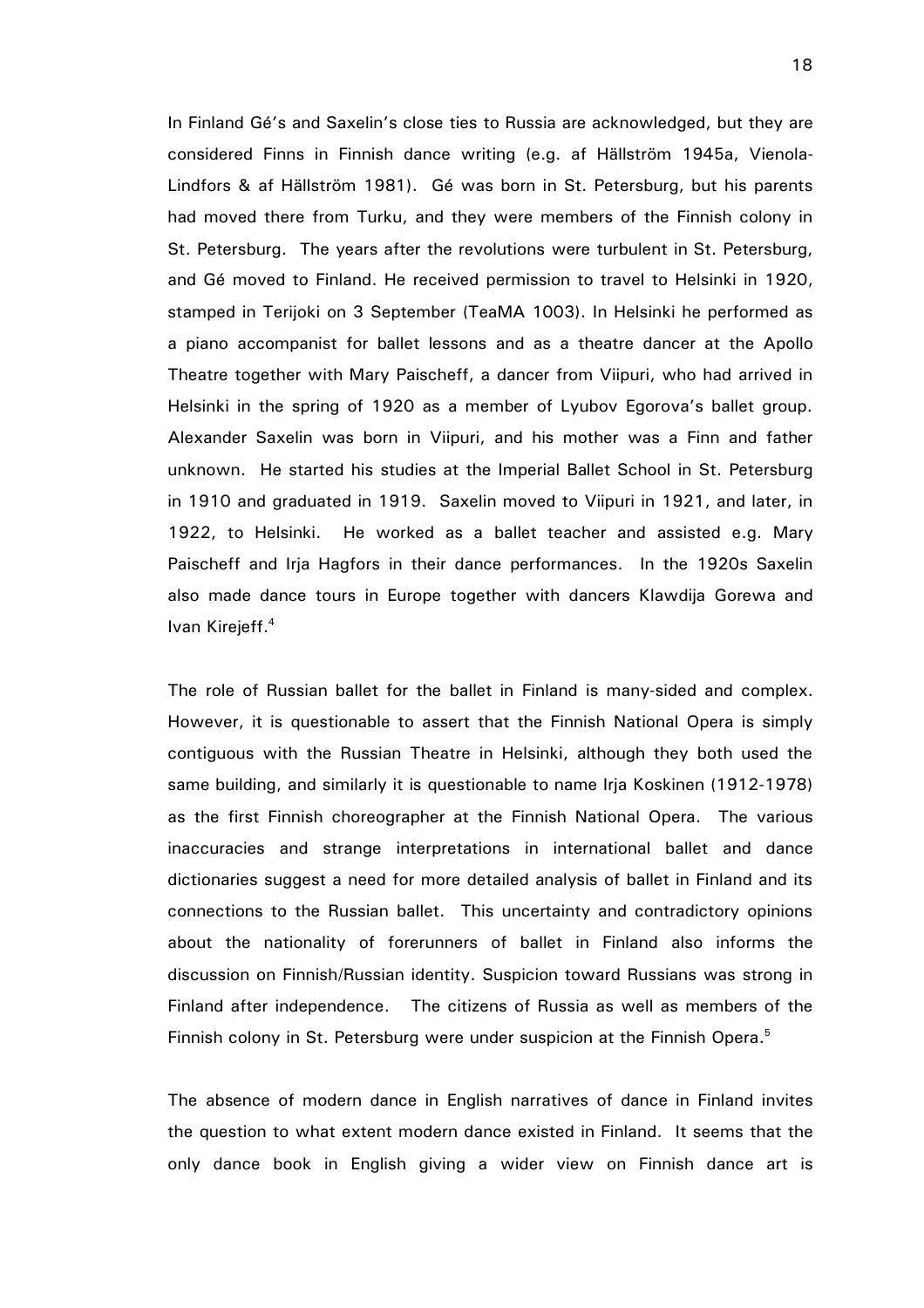International Encyclopedia of Dance (Suhonen 1998a). It is significant that its article, 'Finland: Theatrical dance', is written by a Finnish dance historian, Tiina Suhonen.<sup>6</sup>

### DANCE BOOKS IN FINNISH AND SWEDISH

The first book on dance in Finland Den klassiska konstdansen (The Classical Dance Art, Björkenheim 1938) did not pay any attention to dance in Finland. Its writer, Magnus Björkenheim, later a professor in Swedish literature and aesthetics at the University of Helsinki, presented and promoted aesthetic principles and qualities of classical dance inspired by writings of Andre Levinson, Cyril Beaumont and Arnold Haskell. The book was published in Swedish, and it was written in an academic manner with proper references. Although Björkenheim did not discuss dance in Finland directly, his implicit idea might have been to offer classical dance and its aesthetics as an example and a model for the young Finnish dance art. The general outlines of young Finnish dance art are introduced for the first time seven years later in Siivekkäät jalat (Feet with Wings, 1945a, 1945b) by Raoul af Hällström. Further outlines are included in Suomen Kansallisbaletti 1922-72 (The Finnish National Ballet, 1981) by Irma Vienola-Lindfors and Raoul af Hällström, in Tanssitaiteen vuosikymmenet (The Decades of Dance Art, 1987) by Ritva Arvelo and Auli Räsänen and in Valokuvan tanssi (1997) by Tiina Suhonen.

Siivekkäät jalat is a collection of dance articles by af Hällström. Many of the articles had already been written during the 1930s or even earlier, but the wars in Finland postponed the publication until  $1945.<sup>7</sup>$  As a dance writer and educator, Raoul af Hällström is quite comparable to Arnold Haskell, Cyril Beaumont and Richard Buckle in Britain. The collection includes 25 articles, and its issues give an idea of which performances its author Raoul af Hällström had seen, and how he perceived the recent history of dance in Europe and in Finland. His focus was on ballet, mainly on Russian ballet, and particularly on the Ballets Russes de Serge Diaghilev and its dancers and choreographers. In addition, the book also includes articles relating to the Paris Opera; the young English ballet; La Argentina; the Danish ballet; the Catherine Littlefield Ballet Company; Isadora Duncan - a barefoot dancer; the dance theatre of Kurt Jooss, Jean Börlin - a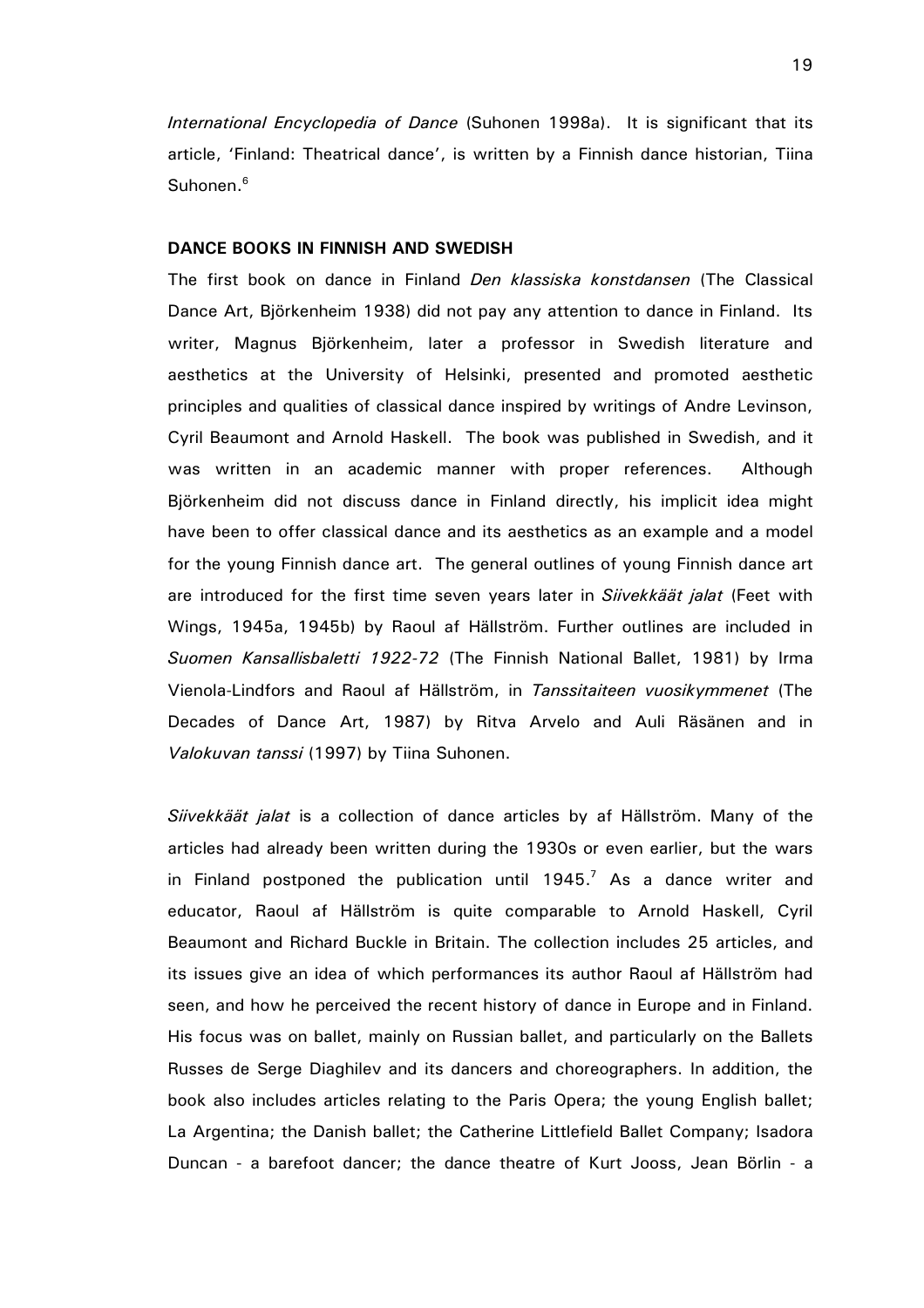gigolo of modernism, Josephine Baker - Black Venus, Yeichi Nimura and to Uday Shan-Kar. The characterisation of dancers, which I have used here, is that originally made by af Hällström.

Only the last three articles in his book deal with Finnish dance. The first of these, 'Suomen tanssi' (Dance of Finland), introduces with some exceptions dancers outside the ballet tradition. The other two articles, 'Kansakunnan oma baletti' (The Ballet of Nation) and 'Minut on kasvatettu tanssijattareksi rakkaudella' (I Have Been Educated as a Dancer with Love), are concerned with ballet. The second revised edition (1945b) of *Siivekkäät jalat* was published already in 1945 including three more articles. The new articles reflected on the change of the situation in Finland. The lost war against the Soviet Union in 1944 brought Soviet influences to many sectors of life in Finland. So, one of af Hällström's new articles was concerned with the visits of Soviet-Russian ballet dancers, Natalia Dudinskaya, Konstantin Sergeyev and Feya Balabina, and folk dance group Moiseyev in Finland in 1945. The second article was about foreign influences in Swedish ballet, and the third article predicted a beautiful future for the Finnish National ballet after the difficult war years.

The articles in *Siivekkäät jalat* are simply lists and descriptions of dancers and dances with a strong aim to promote Finnish dance art and especially national ballet. Af Hällström's articles give a lot of factual information about Finnish dance and dancers. Although he even quotes some Finnish dancers, it is difficult to know how reliable his documentation is. Af Hällström seldom gives any hints of his sources, and this problem is evident in all his writings.

Ideas of the emergence of a nation and nationalism as a movement have been the major reasons to write history (Appleby, Hunt & Jacob 1994). This has been very true also in Finland. In history studies Finnish nationalism, so-called "Fennomania", has been the core of the interpretations of Finland's past from the 19th century until nowadays (Virtanen 2001), and Raoul af Hällström was no exception. He started his article 'Suomen tanssi' in Siivekkäät jalat by quoting Aleksis Kivi (1834-1872), the national author of Finland. Af Hällström ties together Aleksis Kivi and the birth of dance art in Finland. In the 1850s as a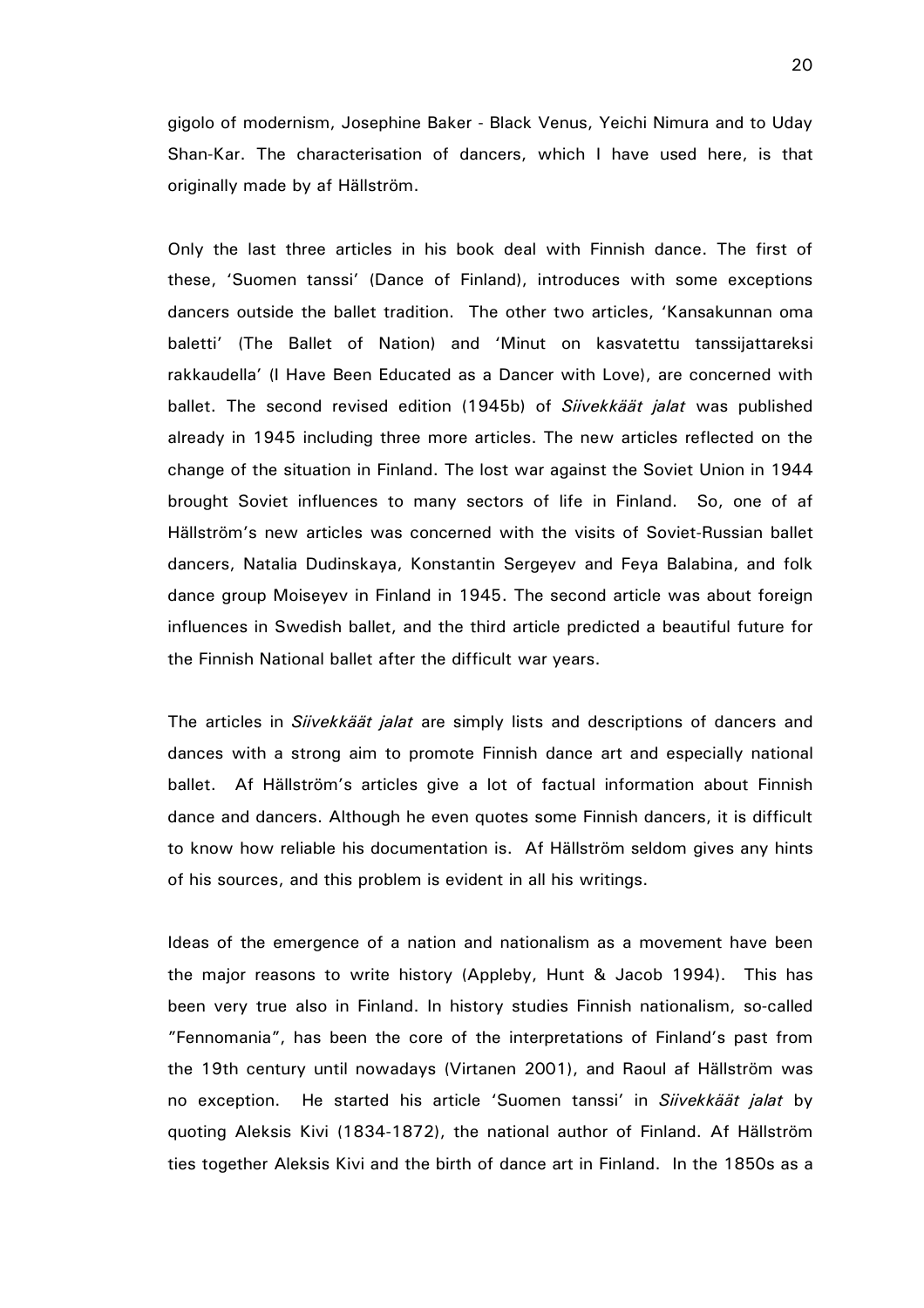young student, Aleksis Kivi saw performances of a young German born dancer Alina Frasa (1834-1899) in a restaurant in Helsinki, and was attracted to her. Af Hällström, based on the biography of Kivi written by the literature researcher Viljo Tarkiainen, made Alina Frasa's waving scarf appearing in Kivi's poems, "white as snow", a symbol of Finnish dance art. He had already promoted this idea earlier in his article 'Alina Frasan valkea liina' (Alina Frasa's White Scarf) in Suomen Kuvalehti (af Hällström 1929b). Later, in Suomen Kansallisbaletti 1922- 72, af Hällström defines and legitimates her again "perhaps the first professional dancer in our country" (1981, p 14).

Young Alina Frasa stayed in Finland and became a Finnish citizen in 1852. She taught social dances and ballet, danced during the intervals of the theatre performances and married a Finnish shopkeeper Johan Ahrenius. The successor of Alina Frasa as "the most popular dance teacher", according to af Hällström (1945a, p 174), was also a German, Elisabeth Littson (1847-1919). Two of her Finnish students, Bertha Corander (1864-1955) and Hilma Liiman (1872-1937), became dancers and dance teachers. Bertha Corander was described as "the first Finnish classical dancer" by af Hällström (1945a, p 174). She studied and performed mainly in Germany. Hilma Liiman was characterised as "the first in Finland who danced classical scarf dances à la Isadora" (af Hällström 1945a, p 174).

Historian Sven Hirn gives wider and more detailed knowledge about the first dance teachers in Finland. In his book Våra danspedagoger och dansnöjen (Our Dance Pedagogues and the Joy of Dance, 1982) Hirn lists 118 dance teachers in Finland at the turn of the 20th century. Most of them were Swedish or German theatre dancers who toured for a while in Finland, but some of them stayed. Only twelve of the listed teachers were born in Finland.

Af Hällström (1945a) tells that Finnish dance was amateurish at the turn of the 20th century, practiced by the young girls of the upper class at charity parties or by dancers from St. Petersburg and Stockholm in variety shows in Finnish restaurants. His emphasis on connecting dance art to national culture continues in his article 'Tanssi Suomessa' when he discusses the role of the Finnish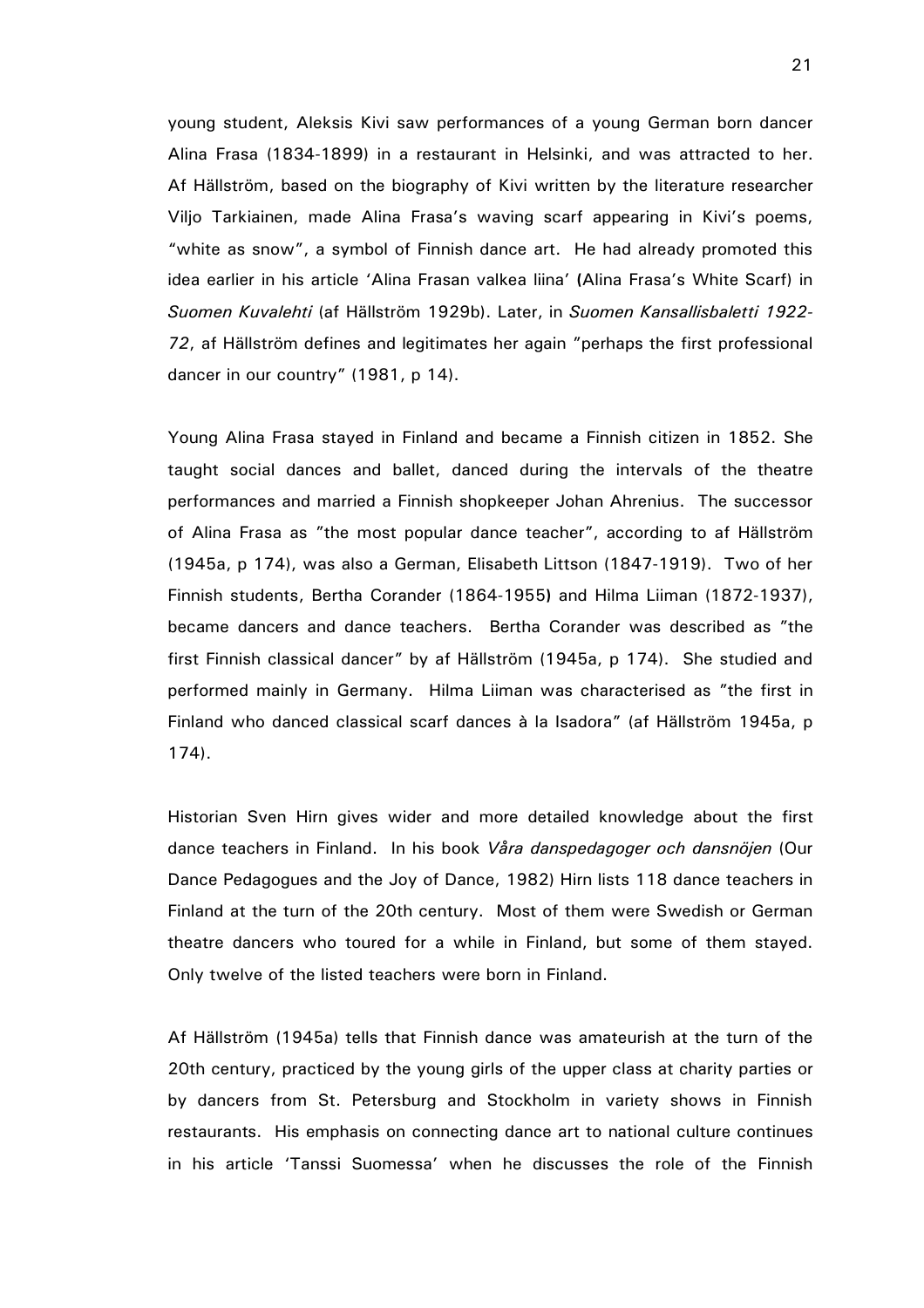National Theatre as a place where civilised women and men could perform dance. Af Hällström states that when the actor and dancer Hilma Liiman of the Finnish National Theatre expressed her desire to become dancer, Kaarlo Bergbom, the founder and director of National Theatre, encouraged her to give a dance performance of her own. This happened in 1906, but not in the capital Helsinki, but in Tampere. However, this 'fact' was not mentioned precisely by af Hällström (1945a) although it was perhaps suggested by his definition of Liiman as the first dancer à la Isadora Duncan. In his writing, as well as in later history writing, the birth of Finnish dance art is most often placed in the year 1911 and the performances of Maggie Gripenberg and Toivo Niskanen in the capital of Finland, Helsinki.

Toivo Niskanen (1887-1961) was categorised as "the first male dancer in Finland", on the list of 'first ones' by af Hällström's (1945a, p 174). Niskanen was Hilma Liiman's student, but he had also studied ballet and character dance in St. Petersburg. His character dance teacher there was Alexander Shirayev and, according to af Hällström, Niskanen apparently was at his best in character dances. Af Hällström also names Toivo Niskanen and his partner Margit Lilius as "the first Finnish artists performing classical ballet". They performed two pas de deux numbers, Waltz by Frederic Chopin and Papillion Waltz by the Finnish composer Erkki Melartin, in a dance concert in Helsinki in 1917.

According to af Hällström it was more the performance of Maggie Gripenberg (1881-1976),"the priestess of the Jaques-Dalcroze school" in 1911 that raised the appreciation of dance art in Finland. Gripenberg was an aristocrat, whose example encouraged many young women to start dance studies. Her school educated most of the Finnish modern dancers in the 1910s and 1920s. Musical rhythm, creative imagination and improvisation were important features in her teaching. "Their musical and plastic education makes them ready to perform fairy dances with bare feet and all sort humours and grotesque dances", af Hällström writes (1945a, p 178). Some of Gripenberg's students continued their studies at various dance schools in Central Europe, performed and worked there. Af Hällström categorises various dance trends and their representatives in Finland. The spectrum of terms is wide in his article 'Suomen tanssi' in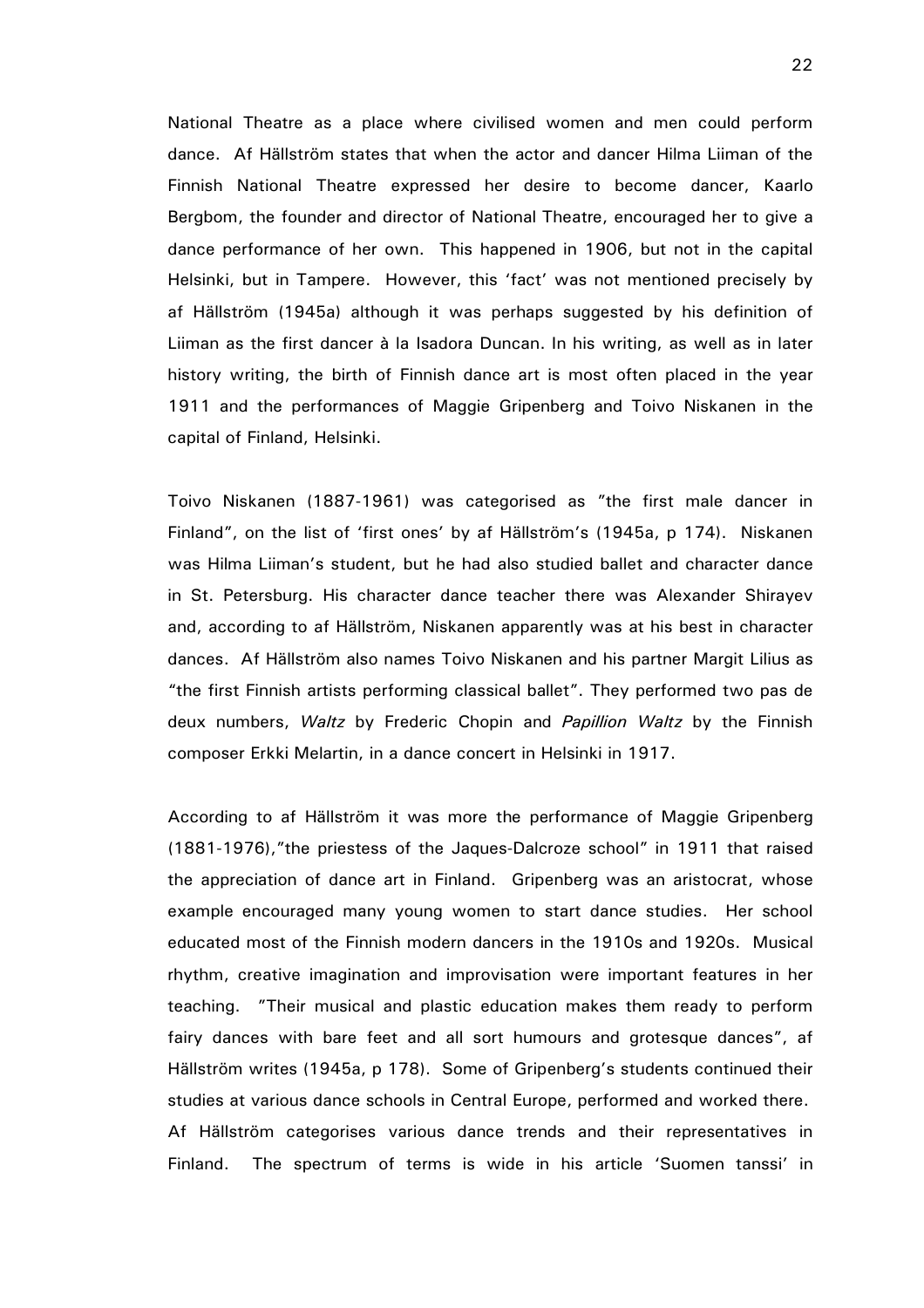Siivekkäät jalat. He uses ten different terms to describe dance trends in Finland. Chart 2 below presents his terms in Finnish, explains their meaning in English and lists the representatives that he mentions. The diversity of terms has continued ever since in Finland.<sup>8</sup>

| <b>Term in Finnish</b>                 | <b>Meaning in English</b>                                                                 | <b>Finnish representatives</b>                                                                |
|----------------------------------------|-------------------------------------------------------------------------------------------|-----------------------------------------------------------------------------------------------|
| klassinen tanssi                       | classical dance, refers to ballet but this term was not<br>used in the article            | Bertta Corander, Toivo Niskanen,<br><b>Margit Lilius</b>                                      |
| salonkitanssi                          | means social dance, literally 'salon dance'                                               |                                                                                               |
| luonnetanssi.<br>karaktääritanssi      | character dance                                                                           | Hilma Liiman, Toivo Niskanen,<br>Anitra Karto, Lisi Carén                                     |
| plastillinen tanssi                    | plastic dance, refers to Isadora Duncan                                                   | Hilma Liiman                                                                                  |
| teatteritanssi                         | theatre dance, mostly dances choreographed for plays<br>and musicals                      | Toivo Niskanen, Edith von<br><b>Bonsdorf</b>                                                  |
| rytmillis-plastinen tanssi             | rhythmic-plastic dance refers to rhythmic gymnastic by<br><b>Émile Jaques-Dalcroze</b>    | <b>Maggie Gripenberg</b>                                                                      |
| lasten leikinomainen<br>tanssikasvatus | dance education for children in the form of playing                                       | Toini Karto, Maggie Gripenberg                                                                |
| liikuntakoulut                         | movement schools after German models and methods.<br>free dance and gymnastics influences | Taina Helve, Mary Hougberg, Irja<br>Hagfors, Sari Jankelow, Helvi<br>Salminen, Esteri Suontaa |
| itämainen tanssi                       | oriental dance                                                                            | Sage Gundborg, Leena Rintala                                                                  |
| akrobaattinen tanssi                   | acrobatic dance                                                                           | Orvokki Siponen, Klaus Salin                                                                  |

Chart 2 Dance trends and their representatives ( af Hällström1945a)

Although diversity was seen as a merit for Finnish dance in 1945, it was still the National Ballet and its dancers who received most of af Hällström's attention in Siivekkäät jalat. The article 'Kansakunnan oma baletti' tells the evolutionary story of the Finnish National Ballet, and the article 'Minut on kasvatettu tanssijattareksi rakkaudella' introduces the career of the first Finnish international ballerina Lucia Nifontova, who danced in the Rene Blum's Ballets de Russe de Monte Carlo in 1938-1940. The narrative of the article 'Kansakunnan oma baletti' continues af Hällström's search for the origins and progress of dance in Finland. The father of the Finnish National Ballet was the opera director Edvard Fazer (1861-1943). His parents were Swiss, but he was born in Finland. Fazer had a concert agency in Helsinki and he organised the tours of the Imperial Russian Ballet in Europe in 1908-1910. The Imperial Russian Ballet also performed in Helsinki in 1908, but not in 1909 as af Hällström states in Siivekkäät jalat (Laakkonen 2003).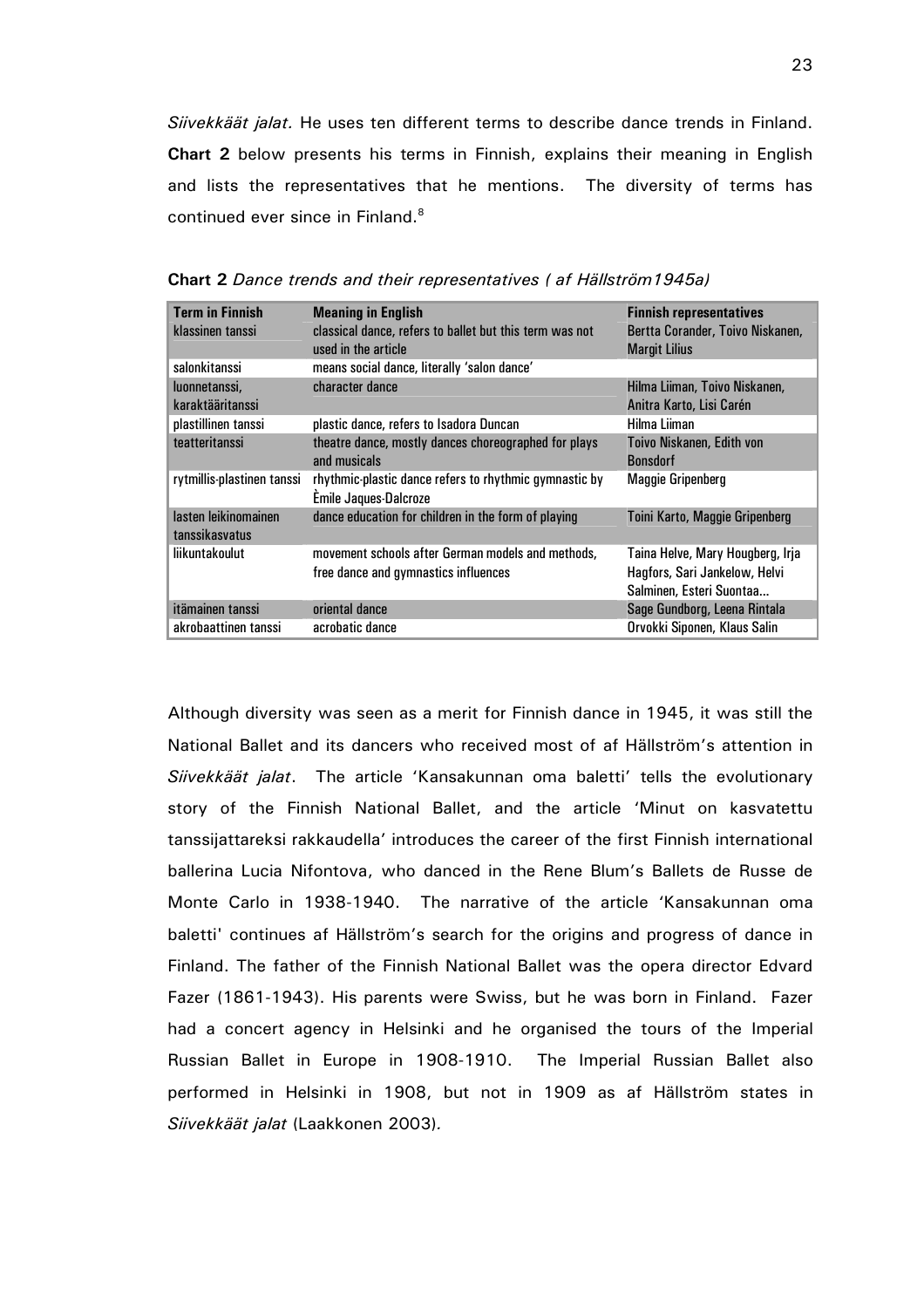Af Hällström underlines the central role of Russian ballet for the birth of Finnish ballet. Finland was an autonomous Grand Duchy of the Russian Empire from 1809 to 1917. On the one hand, some Finns studied ballet and character dance in St. Petersburg and, on the other hand, after the revolution some Russian ballet dancers stayed and taught in Helsinki. So, most dancers in the first ballet performance of the Swan Lake at the Finnish Opera in 1922 were taught by Russian ballet teachers and some of the dancers at Opera were actually Russians or partly Russians. Af Hällström reluctantly admits that the first dance stars of the Opera in the 1910s were not ballet dancers but "the girls of the Gripenberg school" and he continues - "when it was time to establish the ballet of Finnish Opera dancers with classical education were naturally preferred" (1945a, p 183).

The first soloists of the Swan Lake, George Gé and Mary Paischeff, had studied ballet in St. Petersburg. According to af Hällström, the corps de ballet, which danced with soft shoes, mainly came from the Helsinki Dance Institute. However, the dancer Iris Salin disagrees with this statement. She was among the dancers in the first Swan Lake, and she states (Kuosmanen 1999) that there were some dancers on points in addition to soloist Mary Paischeff. The Swan Lake in 1922 was a success, although the technical level of the dancers was not high, but on the other hand, as af Hällström writes, "the public was not yet demanding" (1945a, p 186).

The success of the Swan Lake encouraged ballet to progress. The first ballet master, a quite inexperienced choreographer George Gé, improved together with the ballet group. Af Hällström lists and describes the repertoire of the Finnish National Ballet as well as its dancers. He reveals the Finnish public loving romantic fairytale ballets, such as Swan Lake (1922 and 1932), The Sleeping Beauty (1928), The Nutcracker (1928) and Giselle (1929). On the other hand, the ballet group also danced modern ballets, such as *Petrushka* (1929) and Le Bal (1933), which were choreographed by George Gé after the models of choreographers of the Ballets Russes de Serge Diaghilev. In 1935 George Gé and the most famous Finnish dancers of the time, Lucia Nifontova and Arvo Martikainen, left the Finnish National Ballet and started their international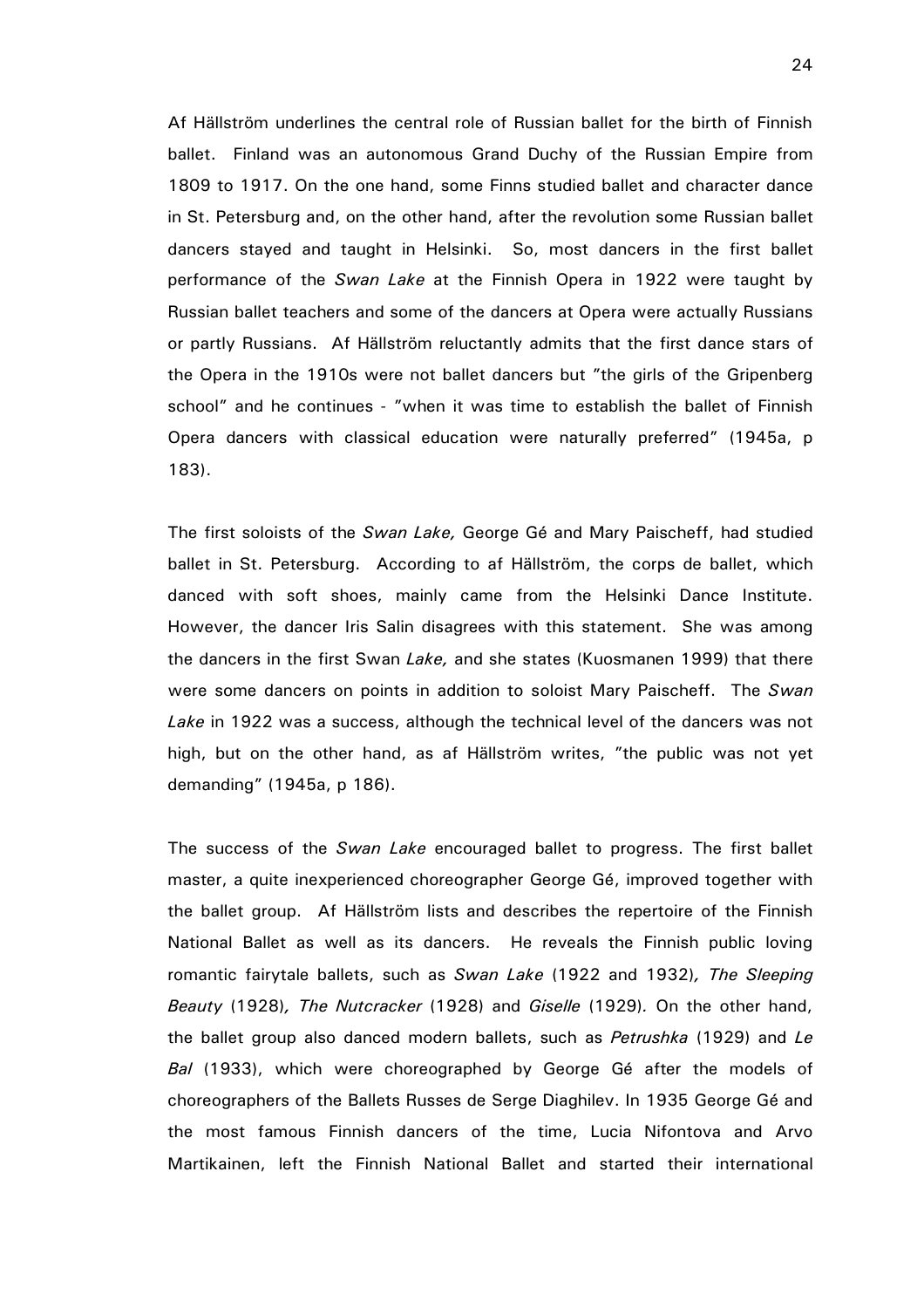careers. Alexander Saxelin, who had graduated from the Imperial Ballet School, became the second ballet master at the Finnish National Opera, and so the progress of ballet continued.

The picture of the development of Finnish dance and ballet is apparently optimistic in *Siivekkäät jalat*. It can be seen as a promotional and marketing book for dance and ballet especially; that is why almost all critical comments have been left out. Still, there are articles in which af Hällström presents more contradictory views on Finnish dance, e.g. in Suomen Kuvalehti he (1929b) criticises the limited technical skills of Gripenberg's students and in Tulenkantajat (Fire-bearers, af Hällström 1929a) he simply calls George Gé a dilettante ballet master and suggests Alexander Saxelin to replace him.

A history of the Finnish National Ballet, Suomen Kansallisbaletti 1922-1972, was published in 1981. The authors were Raoul af Hällström and Irma Vienola-Lindfors, who followed af Hällström as a dance critic in *Helsingin Sanomat*, the biggest newspaper in Finland at the time. Irma Vienola-Lindfors writes in the introduction that the book is based on the manuscript of Raoul af Hällström, but it has been rewritten and re-edited, and the documentation has been checked. The history of the early years of the Finnish National Ballet until the end of 1940s was built on af Hällström's material, but Vienola-Lindfors added her own observations, and wrote the last part of the book by herself.

It is fascinating to see to if af Hällström's interpretation of the past of dance in Finland in Suomen Kansallisbaletti 1922-1972 is the same as in Siivekkäät jalat, and if not, how it had changed. In the first chapter of Suomen Kansallisbaletti, 'Aika ennen balettia' (Time Before Ballet), af Hällström discusses briefly, on eight pages, the years before the birth of the National Ballet. It mainly follows the outlines of the article 'Suomen tanssi' in *Siivekkäät jalat*. However, there are some additions, removals and changes. Finnish folk dances, the Finnish colony in St. Petersburg and some Finnish ballet dancers at the Maryinsky Theatre are introduced. Af Hällstrom describes more in detail the output of Toivo Niskanen and gives more attention to Edvard Fazer. Perhaps the most outstanding shift is that early modern dance in Finland is restricted to name only Maggie Gripenberg,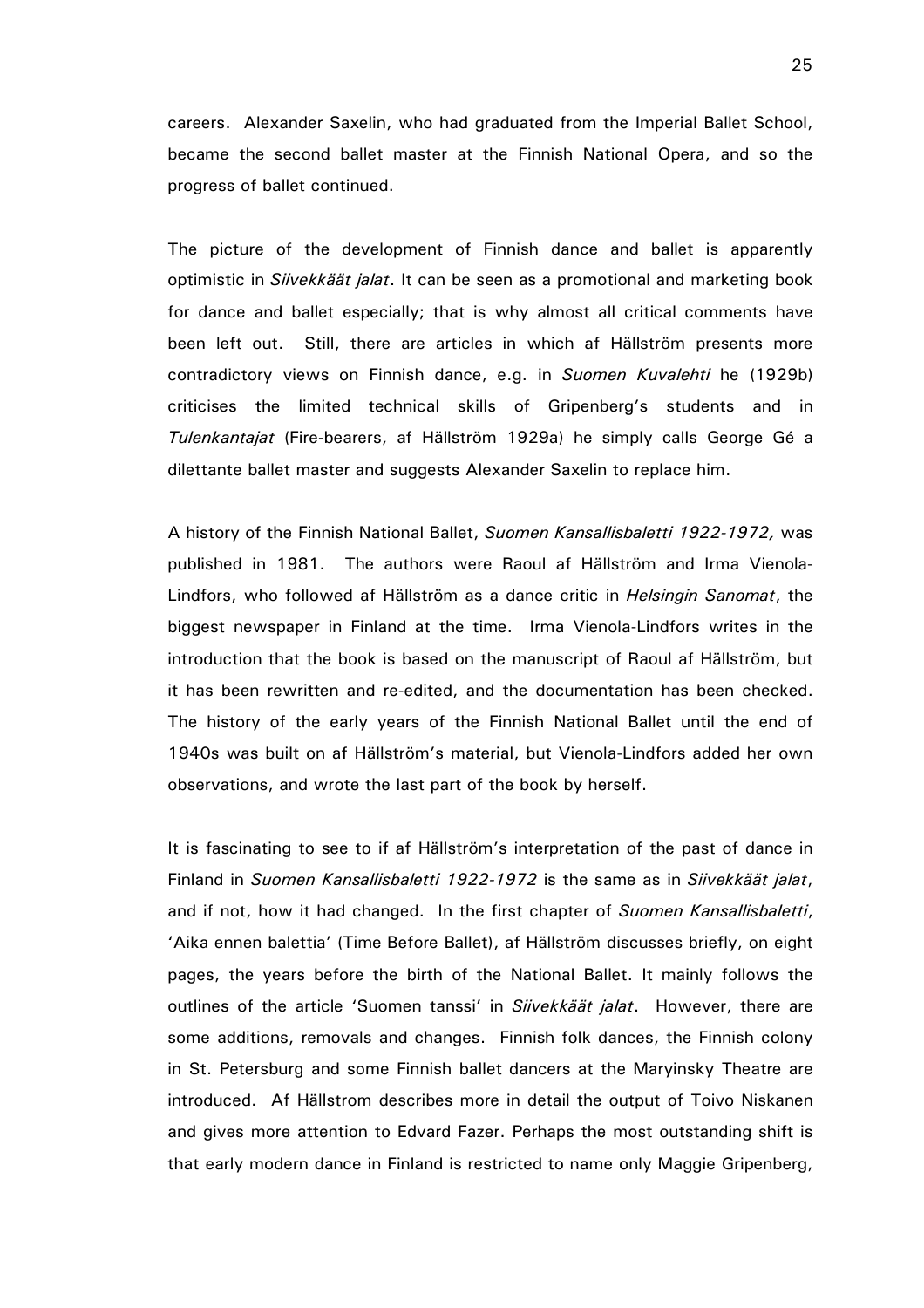and no mention is made of her students. Of course, it is quite natural to ignore modern dance when you are writing history of the National Ballet, but still this can also indicate that af Hällström's attitude toward modern dance and its performances had changed.

After a short introduction the book describes ballet performances at the Finnish National Opera in chronological order. The discussion is mainly based on the reviews of performances. The chapters are entitled according to ballet masters as follows:

The first era of George Gé 1921-35 (32 pages) The era of Alexander Saxelin 1935-54 (47 pages) The second era of George Gé 1955-62 (37 pages) The era of changing choreographers 1963-68 (39 pages) The era of Elsa Sylvestersson 1969-72 (32 pages)

Very few comments on the cultural or political contexts of the time are made in Suomen Kansallisbaletti 1922-1972. For example, the appearance of American modern dance in Finland during the 1960s is ignored totally. In addition, conflicts in the National Ballet are left out. "Only results matter and they are best observed from a distance", Vienola-Lindfors (1981, p 9) writes. In Suomen Kansallisbaletti 1922-1972 this distance and the lack of contextual knowledge create the impression that the Finnish National Ballet was living life of its own in a vacuum without any contact with events and values beyond its own discourses and practices.

The book does not include any references: while the names of critics and newspapers are mentioned, there are no exact dates. As in Siivekkäät jalat, interesting quotations are without references, obviously based on af Hällström's memory. However, Suomen Kansallisbaletti 1922-1972 includes valuable appendices. It lists the title and dates of premieres, the numbers of performances by seasons, the visits of the Finnish National Ballet, the visits of foreign ballet groups and soloists at the Finnish National Opera, the employed dancers at the Opera and some of their personal details.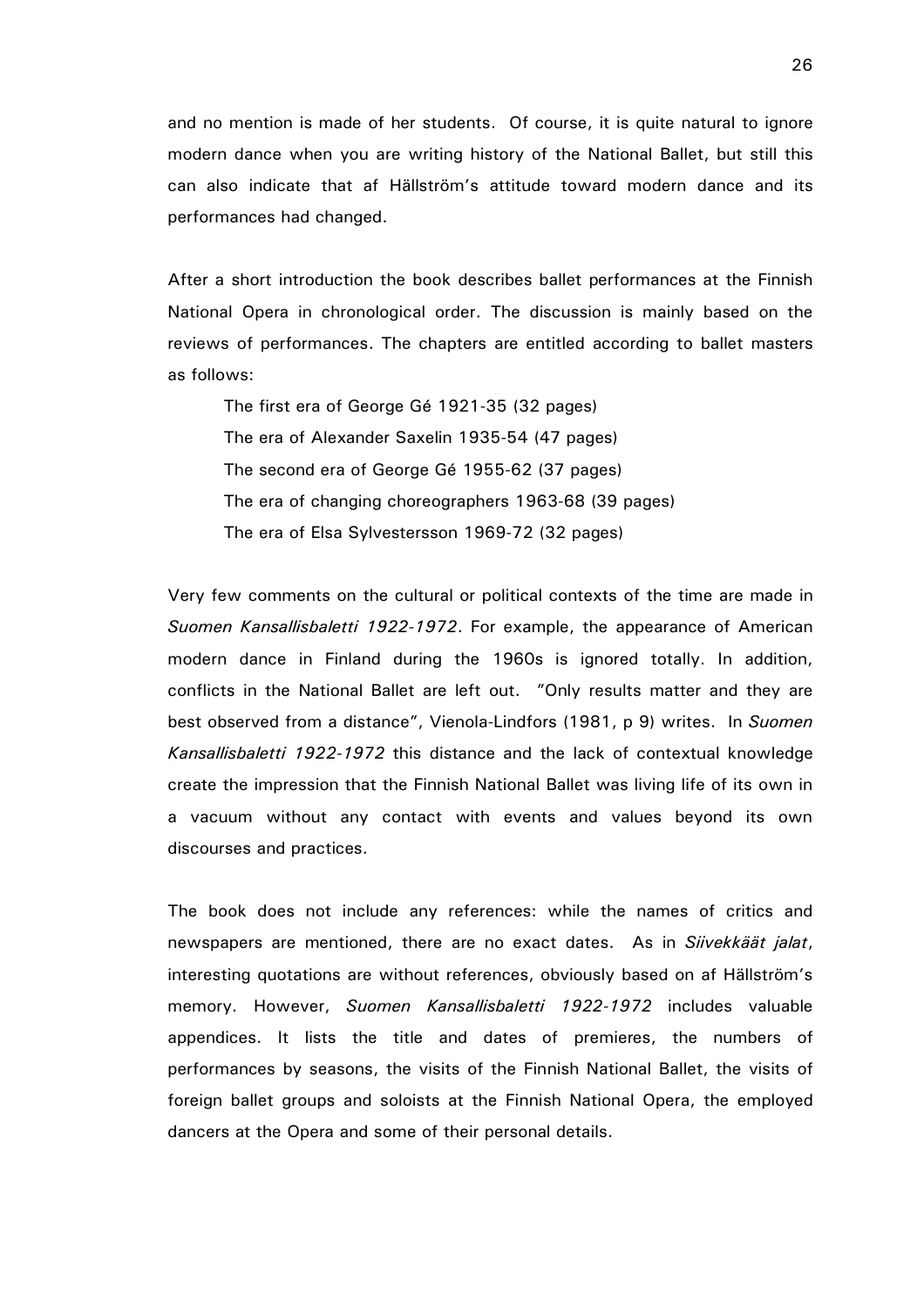Raoul af Hällström (1899-1975) was a prominent and powerful figure in Finnish dance art from the late 1920s until his death. He was a skilful and respected culture, theatre and dance writer and critic as well as a founding member and the first chair of the Union of Finnish Dance Artists, who knew personally most of the dancers, choreographers and dance teachers in Finland.<sup>9</sup> His articles and books created the first narrow, but still dominant, narrative and interpretation of Finnish dance art and its early history, which has not yet been much examined and reconsidered. For example, the book by Ritva Arvelo and Auli Räsänen (1987) as well as my own lecturing on Finnish dance history repeat his tones.<sup>10</sup>

Arvelo and Räsänen's book Tanssitaiteen vuosikymmenet was published to celebrate the 50th anniversary of the Union of Finnish Dance Artists in 1987. Most of the history presented in this book goes beyond my primary research era. However, the establishment of the union of dance artist in 1937 indicates that the previous years and decades in dance in Finland had produced a mixed group of people, who identified themselves as professional dancers. Therefore, the discussion and events in the Union during its first years reflect the way, in which dancers identified and presented themselves in Finnish society, and part of this was how they understood and experienced the past of dance in Finland.

Ritva Arvelo, the multifaceted dance and theatre artist and the former student of Maggie Gripenberg, wrote the introduction and the two first chapters of Tanssitaiteen vuosikymmenet. They cover the first decades of the Union up to the 1960s. The dance critic Auli Räsänen presented the last few decades until the late 1980s. The book has also a short introduction to dance in Finland by Arvelo that repeats af Hällström's narrative of Finnish dance (1945a). The rest of the book concentrates on the past of the Union and is based on the archives of the Union, but again without proper references. However, Arvelo is aware of the insufficiency of the material, especially concerning the first decades of the Union. Neither does she hide her own position and emphasis as historian.

> When you are writing the history of the trade union of dance art it is difficult to avoid a polemical tone, because the whole past of the union, especially the beginning, was a constant struggle to reach the same status as the other art forms had.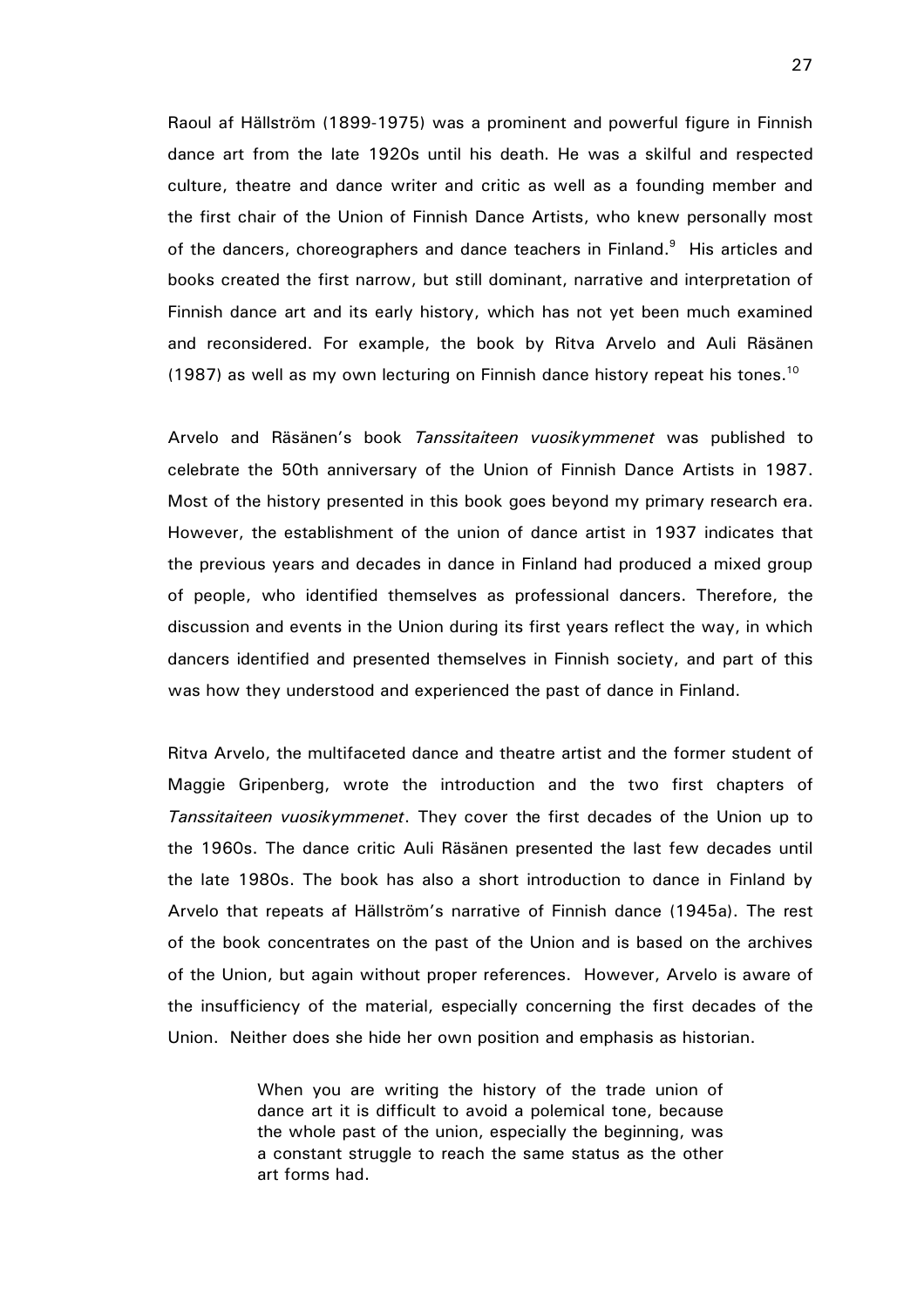Tanssitaiteen ammattijärjestön historiikkiä kirjoittaessa on vaikea välttää poleemista sävyä, koska liiton koko historia, varsinkin alkuaikoina, on yhtä kamppailua edes muiden taidelajien kanssa samoille lähtöviivoille pääsemiseksi. Arvelo 1987, p 8.

Arvelo raises dance performances to a central position during the first decades of the Union. Performances gathered a diverse group of dancers in Finland, from young students of movement schools to the internationally known Finnish prima ballerina Lucia Nifontova. Dancers wanted to support their existence as artists by performing dance. Still, the number of dance performances did not increase by the end of the 1930s, but declined, as my data reveals (Chart 3, p 48). Neither the team spirit nor collaboration between representatives of ballet and free dance lasted long in the Union. The organisation was divided into a ballet division and a free dance division in 1945.

The dance historian Tiina Suhonen introduces the latest outlines of dance in Finland in her article 'Kaunoliiketaiteesta tanssirealismiin' (From Aesthetic Movement Art into Dance Realism) in Valokuvan tanssi (1997). The book presents Finnish dance in photography from the 1890s to the 1990s. Besides a huge collection of over two hundred dance photographs, it includes articles by various writers and scholars in dance, cultural studies and photography. The style of writing in *Valokuvan tanssi* is different from the books mentioned so far. The writers use an academic style of writing with proper references and discuss their topics in a wider cultural context. These articles offer a lot of contextual knowledge for my research, e.g. Jukka Kukkonen introduces the work of dance photographers in Finland, Hannu Salmi discusses the use of dance photographs as an image of culture and Virve Sutinen examines representations of modern time in Finnish dance photographs.

Suhonen discusses Finnish dance history from the late 19th century to the 1970s. She is aware of af Hällström's strong impact on the history of Finnish dance. According to Suhonen the development of Finnish dance has often been seen as a Cinderella story. The proceeding years before the change are always considered weaker and less interesting, and depending on the time of writing the progress or the turn to the better in dance has happened in the 1920s, 1940s or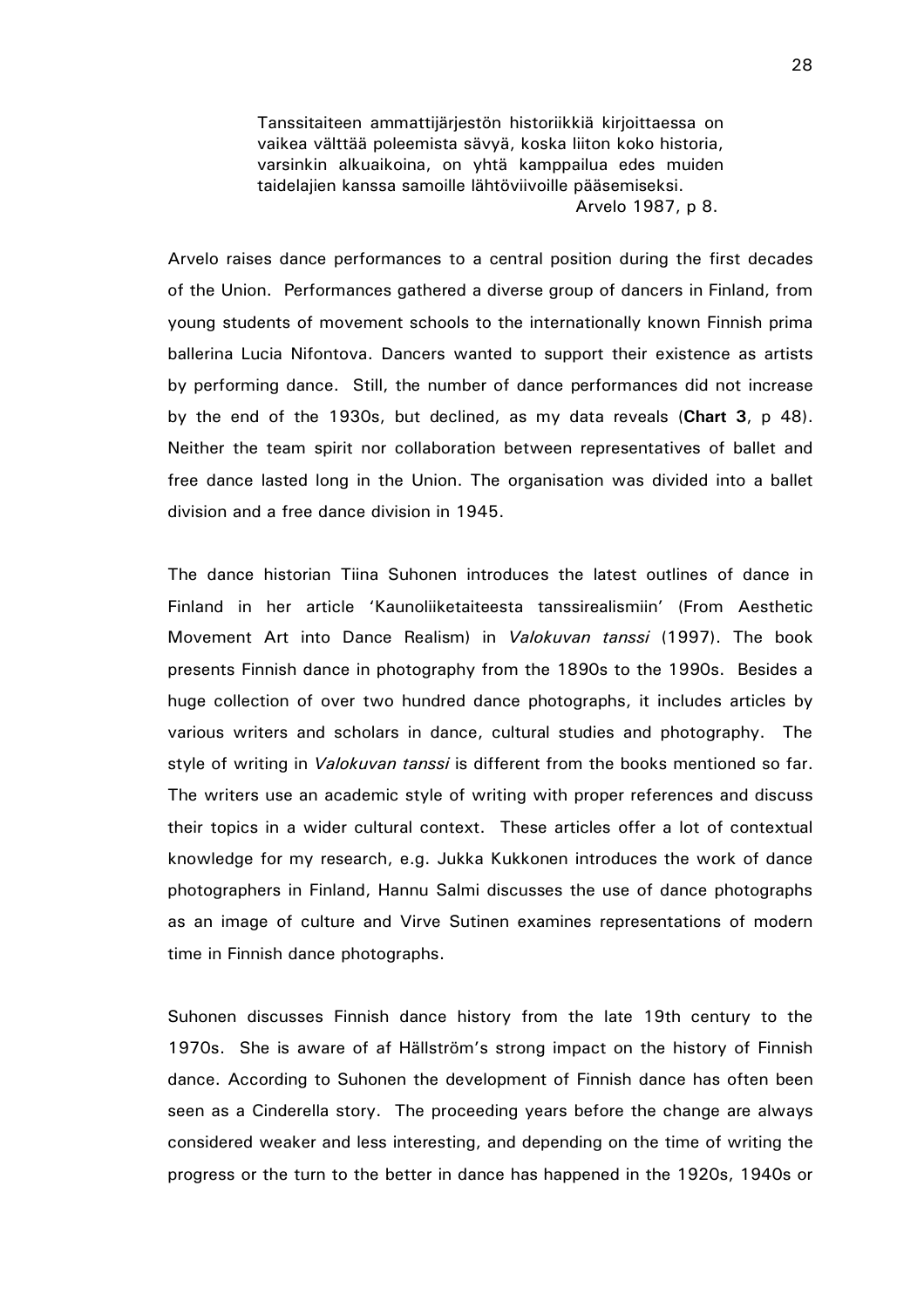1980s. Suhonen acknowledges that the status of Finnish dance has been strengthened on the one hand by underlining its national features and on the other hand by presenting the great international influences in Finnish dances. However, she also continues, at least partly, the Cinderella story when she writes:

> This article sorts out the developments of Finnish dance art from the late 19th century to the 1970s, that is before the boom of dance art in the 1980s and 1990s. The past is approached through dance repertoire and through discussions on dance.

> Tässä artikkelissa selvitellään suomalaisen taidetanssin vaiheita 1800-luvun loppupuolelta 1970-luvulle, siis ajanjaksoa ennen tanssitaiteen 1980-90-lukujen nousukautta. Mennyttä lähestytään tanssiohjelmistojen ja tanssista käytyjen keskustelujen kautta.

> > Suhonen 1997, p 11.

Here, she is referring to the increase in dance education and dance professionals in the 1980s and 1990s. And the reason behind that was "the quantitative and qualitative leap of dance in the 1970s", as Suhonen (1997, p 34) writes at the end of her article.

Finnish dance is placed in the context of general outlines of Western dance and theatre history by Suhonen. She emphasises that contemporary dance research has begun to consider dance peripheries, such as Helsinki, Oslo, Rome, as equally interesting as dance centres, e.g. Paris, London, New York and St. Petersburg. In the case of Finland, this has not yet reached the writers of dance dictionaries and books in English who still repeat the old and inaccurate information of Finnish dance, as shown earlier in this chapter.

Suhonen follows a chronological scheme. She begins her narrative with social and folk dances, which actually had foreign roots, although they have served national interests. Compared to af Hällström, Suhonen discusses Finnish dance in a wider context. She introduces her readers to primary sources concerning the early years of Finnish dance as well as some interesting discourses in Finnish dance, for example how the new dance trends in Central Europe were discussed in Finnish culture and art magazines. The different roles of Russian ballet in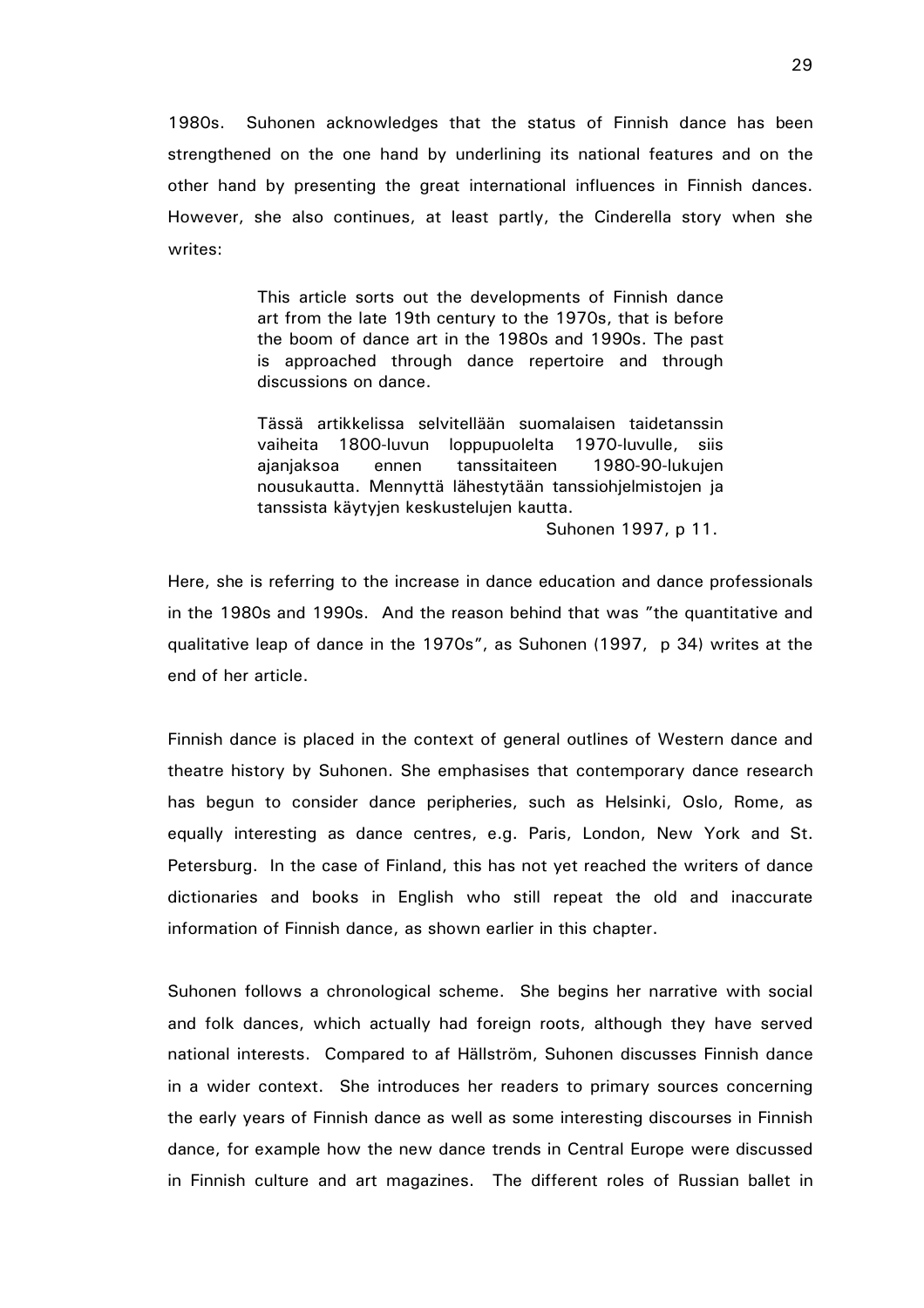Finland are also taken into consideration. In addition, Suhonen examines the repertoire of ballet and modern dance by using her own collection of programmes and reviews, and some examples of already forgotten performance forms, e.g. pantomimes Scharamousche (1935) and Okon Fuoko (1930) are introduced. Suhonen's nicely meandering outlines of Finnish dance history hint and imply to many interesting topics, such as the early foreign dance visits in Finland at the turn of the  $20<sup>th</sup>$  century and the artistic and political complexity of the Russian label in Finnish ballet. These issues call for deeper and more detailed research and discussion.

## **MEMOIRS**

Autobiographies and biographies of dancers or choreographers are the representations of history that are most widely read in Finland. Memoirs are fascinating but problematic for historians. They present the past of the writers as they remembered it or wanted to remember it, and usually in chronological order. The past, present and even future are connected and blurred in memories. Writings on history, such as memoirs, construct a particular view through conscious and unconscious choices. The documentation is not always reliable and has to be checked, and often the context of events has been presented in a very narrow and subjective scope. Dance, and especially the ways in which it was presented, has a minor role in memoirs. Dancers usually talk about what, when and with whom they danced, but usually they pay little attention to the description or analysis of dancing and dance performances. However, people who are remembering their past have been part of that past, which the researcher seeks to understand and interpret. When people are remembering the same events, it is possible to start to sketch various discourses around those events.

There are seven published memoirs of dancers in Finland. Maggie Gripenberg's memoirs of (1950) deal with her career and the early decades of modern dance in Finland. The rest of the published memoirs were written much later by ballet dancers or choreographers. The first one of them was Kari Karnakoski's (1908- 1985) autobiography in 1983. He revealed his colourful and international life in dance and love under the title Tanssin ja rakastin (I Danced and Loved, 1983).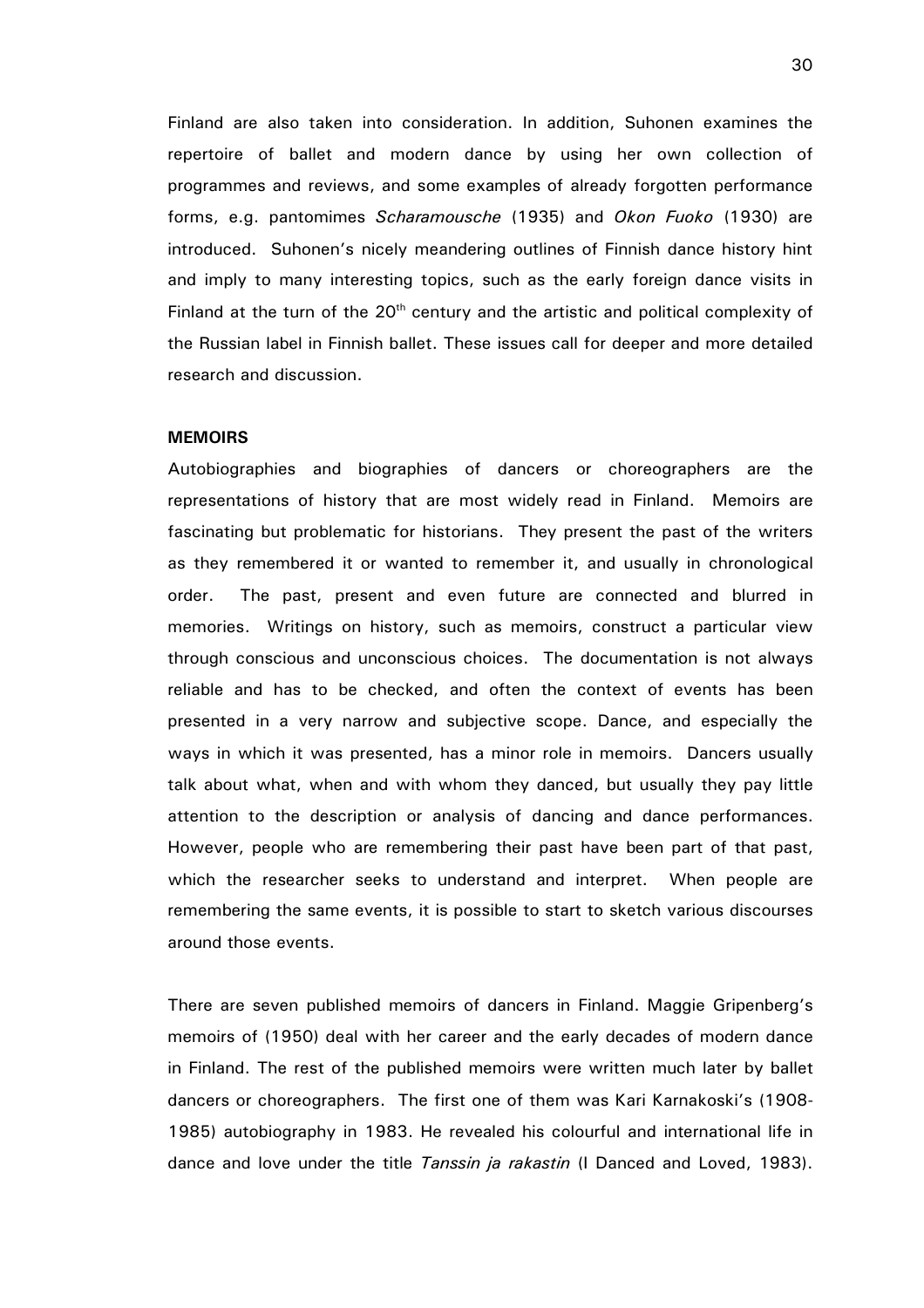He was followed by Airi Säilä (1907-1991) in 1986, Eva Hemming (1923-2007) in 1991, Taina Elg (b. 1930) in 1991, Elsa Sylvestersson (1924-1996) in 1995 and Irina Hudova (b. 1926) in 2003. Eva Hemming (1996) also wrote a biography of her Russian ballet teacher Elisabet Apostoli, who had a ballet school in Finland in the 1930s.

Until the 1960s, the work of Finnish ballet dancers consisted of much more than just performing at the Opera. Temporary works were undertaken, since dancers' salaries were low and there were few permanent vacancies for talented dancers. Ballet teaching, performing in restaurants and films, touring around Finland and contracts with foreign ballet companies were part of the life of ballet dancers. Without their personal stories, the history of ballet would be much more about a history of an institution, the Finnish National Ballet. If the 'official' history of the institute does not include conflicts at the Opera, these memoirs compensate this lack, sometimes overwhelmingly.

The unpublished biography, *Elon mainingit taiteen virrassa* (A life in the Flow of Art, 2000), of dancer, choreographer, ballet teacher and designer Elo Kuosmanen (1893-1980) offers some alternative views and interpretations of the first decades of Finnish dance and the formation of the Finnish National Ballet. Leo Kuosmanen (2000) tells his father's life story, and partly also the story of his mother, the dancer and ballet teacher Iris Salin (1906-1991), by using many original documents and his parents' detailed and colourful memories. They were both students at the Helsinki Dance Institute and among the first dancers in the Swan Lake in 1922. Elo Kuosmanen opened his dance school in 1920 while also following his own studies at the Helsinki Dance Institute. He taught step dancing and ballet and had his first dance performance in 1921. Both Elo Kuosmanen and Iris Salin wanted to underline the importance of the Helsinki Dance Institute for the birth of the Finnish ballet. The Institute was not just a school that educated the first dancers for the National Ballet, but it also produced ballet performances, perhaps even of better artistic and technical quality than the first ballet performances of the Finnish National Opera. According to Iris Salin (Kuosmanen 2000) the best ballet students in Class A at the Helsinki Dance Institute did not want to participate in the Swan Lake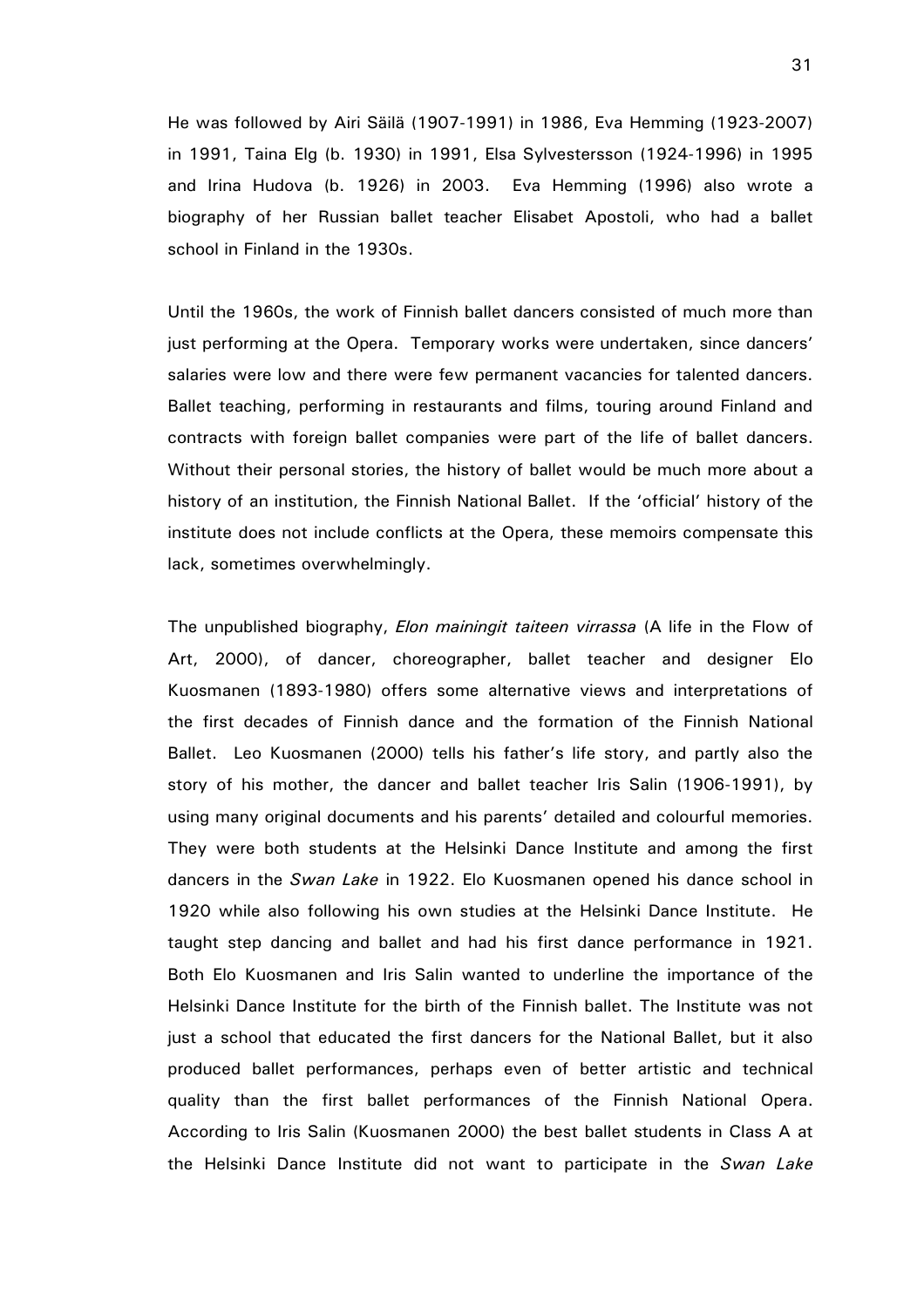because they did not rely on inexperienced George Gé. They preferred to dance in performances arranged by teachers of the Institute and did not dance at the Opera until the spring of 1923, after the Institute's performances of the first Finnish ballet *Onnen salaisuudet* (Secrets of Happiness).

## SCHOLARLY DISSERTATIONS AND ARTICLES

The scholarly interest in the past of Finnish dance started during the 1980s. It focused mainly on the early modern dance and its pioneers. New traces of Finnish free dance were introduced, and history of Finnish free dance was taken into consideration. In 1980 Soili Hämäläinen presented as part of her dissertation outlines of Finnish free and modern dance. Her research was followed by two unpublished MA dissertations focused on Maggie Gripenberg (Rauhamaa 1983, Ambegaokar 1985), one on Ester Naparstok (Niiranen 1985) and a survey on the Finnish free dance after the Second World War (Makkonen 1990). All these dissertations emphasise the basic documentation of Finnish free dance and the work of some dance artists. Their writers use primary sources, mainly articles in newspapers and magazines, alongside the writings by af Hällström.

Soili Hämäläinen (1980) argues for the first time academically that there were connections between Finnish free dance and so-called Finnish women's gymnastics. She articulates two distinctive traditions of modern dance in Finland, so-called free dance and so-called modern dance. Free dance is used by Hämäläinen as an umbrella term for various new dance trends in Finland starting from Maggie Gripenberg and finishing with the Praesens Group, while modern dance refers to American modern dance arrived in Finland in the 1960s. With the change from free dance to modern dance (Hämäläinen 1980) or the transition from free dance to American modern dance, as I argue in my MA dissertation (Makkonen 1990), the term free dance was replaced by modern dance in Finland.

Raisa Rauhamaa (1983) and Saga Ambegaokar (1985) examine the life and career of Maggie Gripenberg from different standpoints. Rauhamaa's MA dissertation in cultural history introduces and analyses the significance of Maggie Gripenberg's work in the early years of free dance 1900-1918. She deals with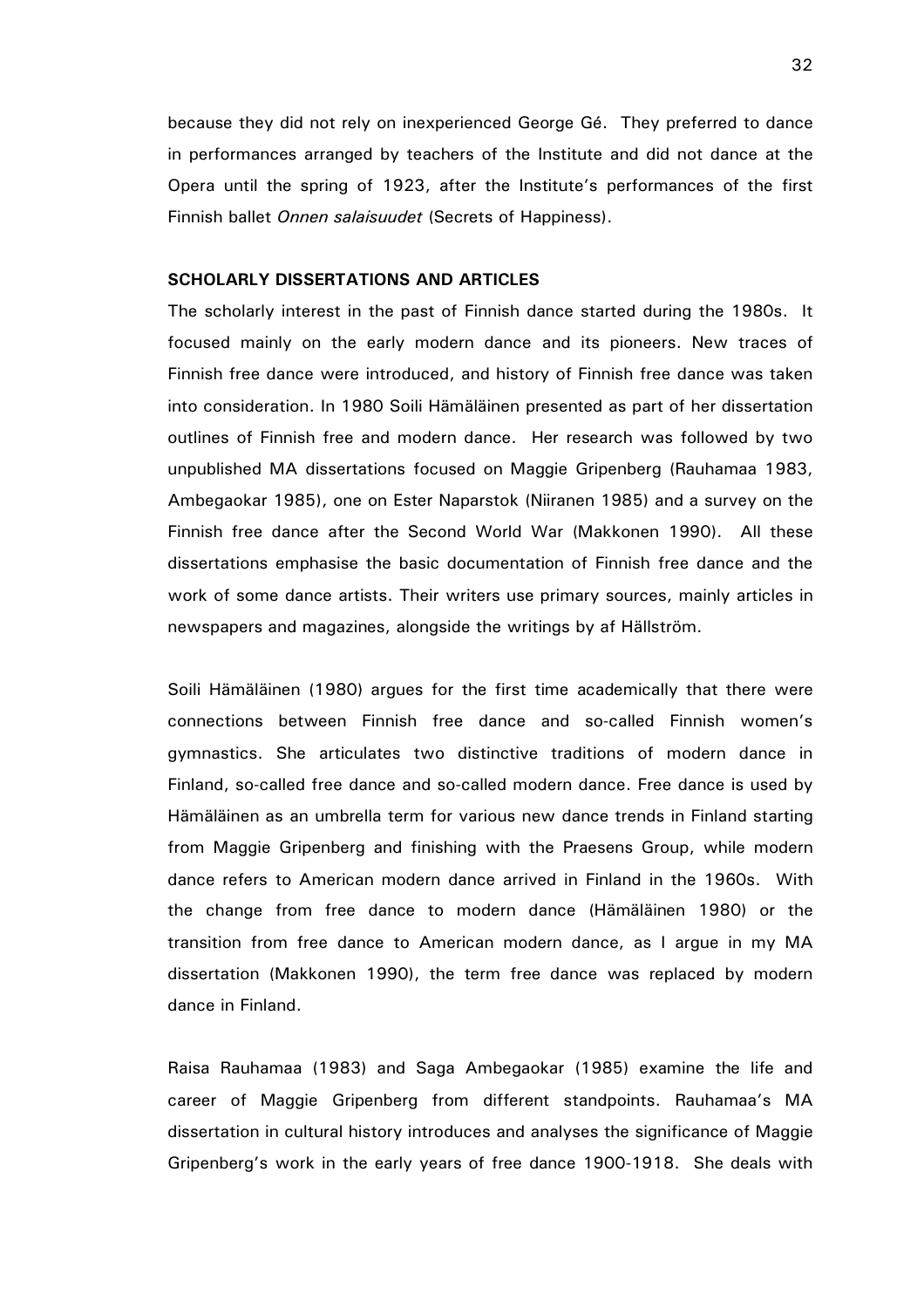Gripenberg and her work, not only in the context of dance influences, but also in the context of modernism and nationalism. Saga Ambegaokar, a Finn living in the USA, explores Maggie Gripenberg and her choreographies mainly in the context of western dance history. She starts her research by stating:

> Maggie Gripenberg was a Finnish pioneer in modern dance whose works compare favourably with Isadora Duncan, Ruth St. Denis, Doris Humphrey, and Kurt Jooss among others. She was to Finland what Martha Graham was to the United States and Mary Wigman to Germany.

Ambegaogar 1985, p 1.

However, Ambegaogar does not compare Gripenberg to her contemporaries in Europe or in the United States. Instead, she just concentrates on describing the career and works of Gripenberg based on materials available in the archives.

Hannele Niiranen (1985) tells the story of Ester Naparstok (1898-1986), one of the students of Maggie Gripenberg, during the years 1920-60. Niiranen approaches Naparstok and her work from various angles. She sketches the outlines of free dance in Europe and in Finland; presents some numbers of performances in free dance based on the press cutting collection at the Theatre Museum; discusses the relationship between free dance and gymnastics and free dance and ballet; and documents the life of Naparstok and describes her choreographies.

My own MA dissertation contains a survey of free dance in Finland after the Second World War. It introduces some less-known representatives of free dance who are seldom mentioned in Finnish dance writings. For this research I interviewed Elsa Puolanne (1906-1996) and Mirri Karpio (b. 1917) in 1990.<sup>11</sup> They were not famous names of Finnish dance, but soon I realised that their lives and opinions could open new viewpoints into the past of dance in Finland. Through Elsa Puolanne and Mirri Karpio I perceived a personal and direct link to the past of dance in Finland. They challenged me to consider what I evaluate as important and essential in dance history. It became evident that the past of dance in Finland has alternative narratives and marginal people besides the mainstream and a couple of remarkable dance artists usually presented in the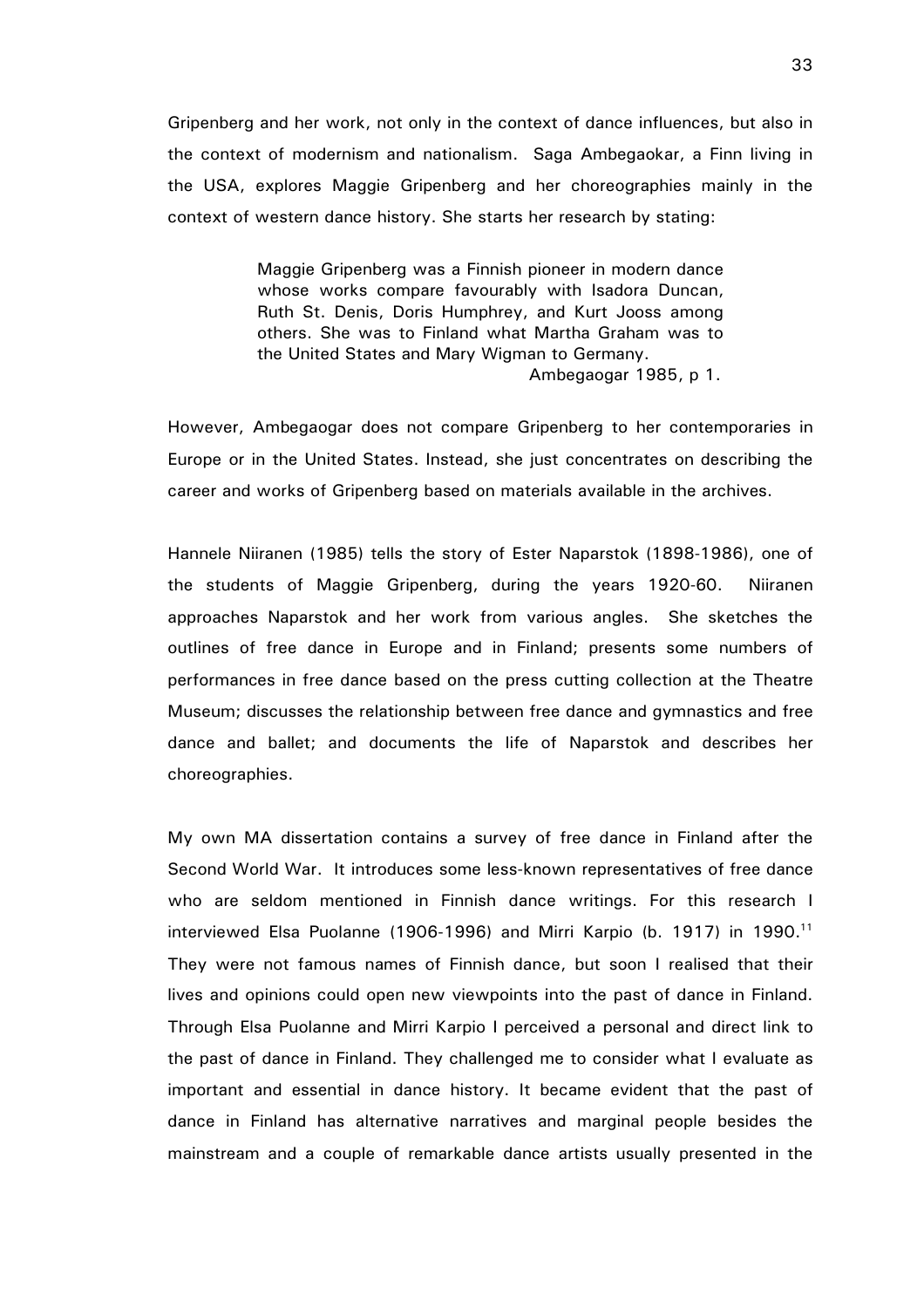brief outlines of Finnish dance history. And in the New History (Burke 2001) the past of marginal people and groups is also worth researching.

Piia Ahonen's MA dissertation (2000) is the only one to discuss the Finnish ballet. It differs from the previous ones. Ahonen does not directly write about dance, dancers or choreographies, but rather about discourses of the body and gender in ballet reviews and articles, and how they have influenced in the legitimisation of ballet in the Finnish Opera in 1922-35.

Phenomenology has been the dominant research trend in PhD theses in Finland (Parviainen 1998, Rouhiainen 2003; Välipakka 2003; Ylönen 2004; Monni 2005), and not one doctoral research has yet been finished in dance history. However, there are some scholarly articles concerning the history of Finnish dance. The first research appendix in *Tanssi* magazine (1998) is significant for my own research. It republished, analysed and discussed the articles of Irja Hagfors and Antti Halonen in *Tulenkantajat* in 1929. The debate, or polemic, in Tulenkantajat clearly explicates how differences between modern dance art and classical dance were seen at the end of the 1920s by the Hellerau-Laxenburg graduated dancer Irja Hagfors and by the dance writer Antti Halonen. In addition, two articles in the Dance Research Annual (Pakkanen & others 1999) offer detailed documentation and interpretation of the two prominent events in Finnish dance before my research era. Tiina Suhonen examines how Isadora Duncan's performances were received in Finland in 1908, and what influences they had on dance art in Finland. Johanna Laakkonen for her part discusses the tours of the Imperial Ballet arranged by Edvard Fazer in 1908-1910. She is not actually concerned with their role in Finnish dance history, but rather with the challenge they make to the Western canon of ballet history. This idea has been discussed in more detail in her licentiate's thesis Unravelling the Canon (2003).

# VISUAL HISTORIES AND TRACES OF THE PAST IN ARCHIVES

Some filmed documentaries produced for TV can also be considered as histories of the past of Finnish dance. They, with a large number of spectators, have a big role in shaping the public knowledge about the past of dance in Finland. On the one hand, these documentaries present unique possibilities to see a number of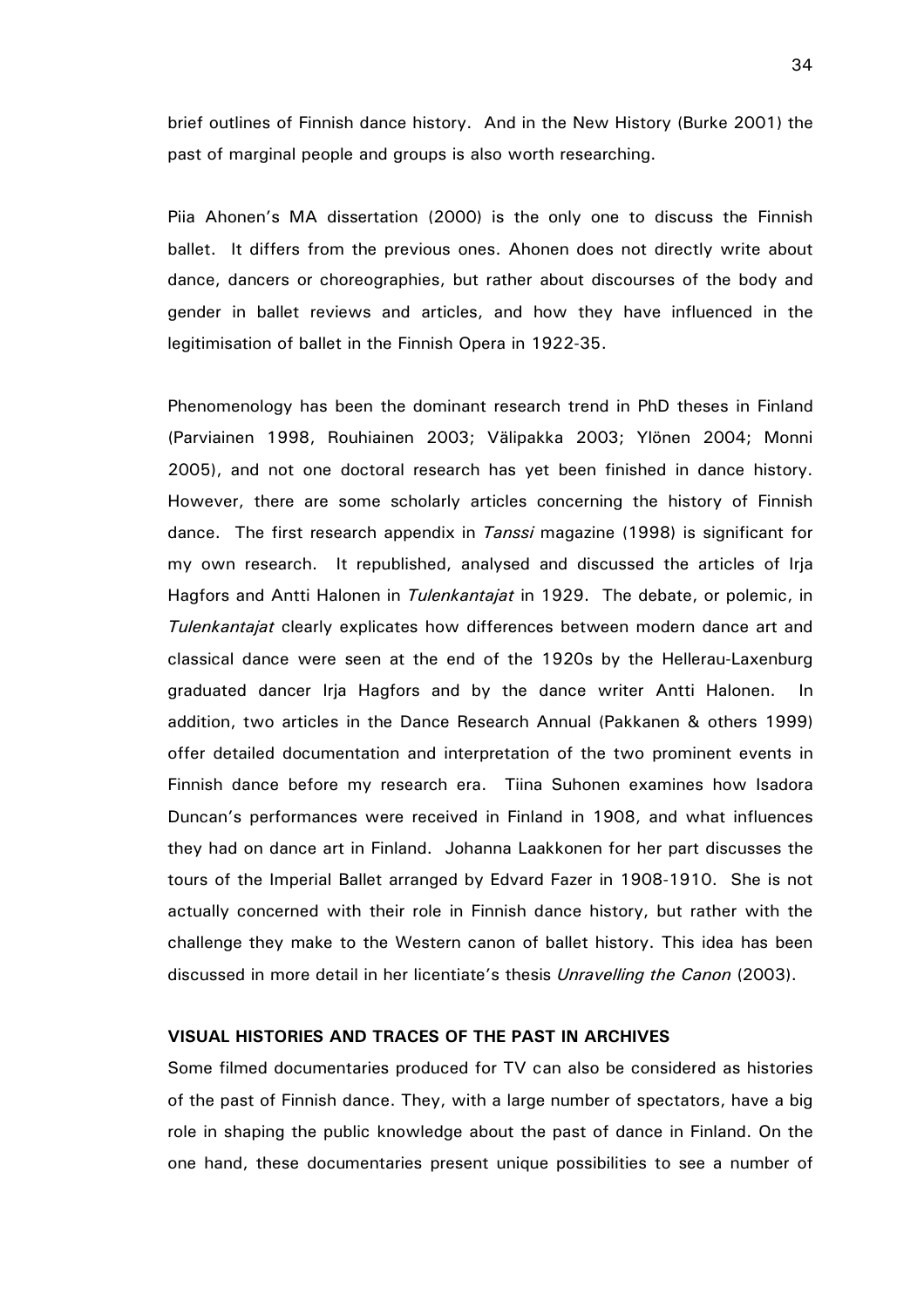original visual sources, dance photographs and short film glimpses, but on the other hand, they often support already existing and dominating views and interpretations and seldom suggest alternative readings on the past.

The dance document Maggie Gripenberg - tanssin lumoojatar (Maggie Gripenberg - A enchantress of Dance, 1969) is a portrait of Gripenberg made by her former student Ritva Arvelo. It tells the story of Gripenberg with the words mainly borrowed from her autobiography (1950). In addition, Gripenberg herself, at the age of 88, and some of her former students, Maija Varmaala and Kaarina Mansikkala, were interviewed. The documentary also includes three restaged choreographies of Gripenberg, performed by the Praesens Group and rehearsed by Ritva Arvelo. They were Lyomäsoitinetydi (The Étude for Percussion) and Juoru (The Gossip), which were part of a set of choreographies that won the first prize in the Concours International de la Danse in Brussels in 1937, and Elämä jatkuu (The Life Continues), which was Gripenberg's choreography for the Concours International de la Danse in Stockholm in 1945.

The documentary Vanha Ooppera (The Old Opera, 1972) by Kristiina Schulgin was made to celebrate the 50th anniversary of the Finnish National Ballet. The early years of Finnish ballet are briefly described by the dance critic Raoul af Hällström and some of the first dancers in the Swan Lake in 1922, Mary Paischeff, Iris Salin and Elo Kuosmanen. These short clips are the only filmed documents where I have managed to see these people 'live'. The first two decades of Finnish ballet are illustrated through old dance photos. For the later development of ballet, the documentary uses filmed dance and ballet scenes of Finnish movies and the short film on ballet Ennen ensi-iltaa (Before the First Night, 1949).

Auli Räsänen's documentary Suomalaisen baletin vaiheita: Pietarista Bulevardille (A history of Finnish Ballet: From St. Petersburg to Boulevard, 1990) underlines the role of Russian ballet for ballet in Finland as its subtitle suggests. Boulevard was the address of Finnish Opera and Ballet until 1993. Räsänen's narration and even photo choices for the early decades of the Finnish National Ballet mainly repeated af Hällström's views (1945a, 1981), but the programme includes also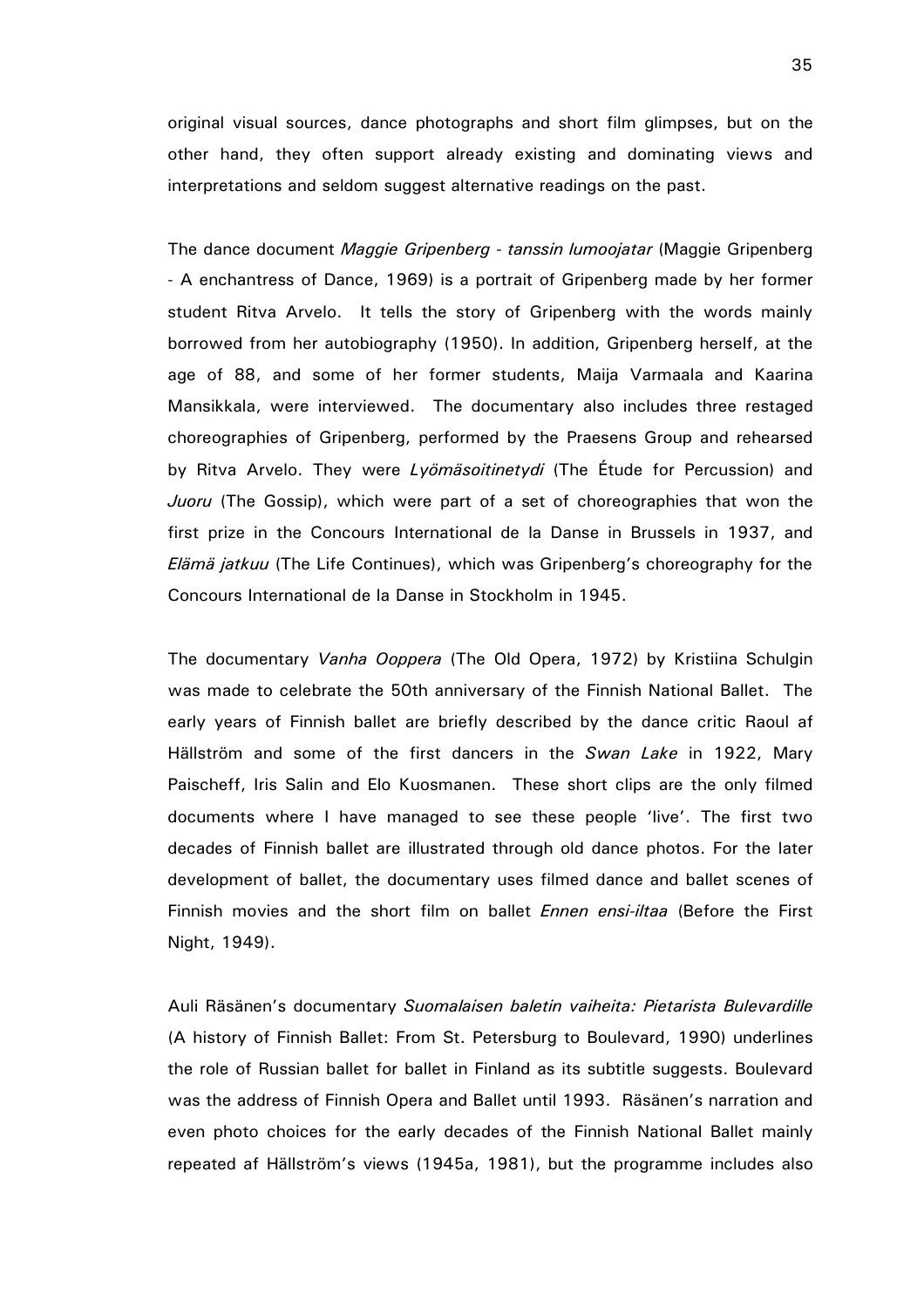some new interviews of old dancers, such as Airi Säilä and Margit Lilius (1899- 1991).

Raisa Rauhamaa and Marketta Mattila examine the roles of women and men in Finnish modern and contemporary dance in their documentary Kantapään kautta (By the Heel, 1994). Although Rauhamaa wrote her MA dissertation on Maggie Gripenberg, she starts her story from the 1960s when American modern dance arrived to Finland. Surely, there were editorial reasons why she has left free dance out, but by doing so she also strengthened the view that it was in the 1960s when modern dance really started to exist in Finland.

Free dance was again included as part of modern dance in Finland in the TV program Old is Gold (1996) by Arja Nurmi. It presented reconstructions and restagings of modern dance works in Finland filmed in performance at the Kuopio Dance Festival in the summer of  $1996$ .<sup>12</sup> The performance was organised by the Dance department of the Theatre Academy and danced by its students. The leader of the project was the dance historian Tiina Suhonen. The Old Is Gold evening and TV programme clearly articulated the canon of Finnish modern dance. $13$ 

Besides existing histories, there are many remnants or traces of dance of the past, such as programme leaflets, photographs, newspaper and magazine reviews. After my MA graduation in 1990 I started my private documentation project of Finnish dance. I sought traces and remnants of Finnish dance in public and private archives in order to find material and documentation for my lectures on Finnish dance history and for my future research. The largest collections of material traces are at the Theatre Museum, in the Archives of the Finnish National Opera and in the National Library of Finland.<sup>14</sup> A few filmed dances from the 1920s and 1930s are stored in the Finnish Film Archive.

During my research work in the archives I collected a list of dance performances in Finland starting from the 1910s until the 1960s. The archive project has shaped my understanding of dance in Finland. If I choose to use some of these traces for my PhD research, they will become my primary sources. Primary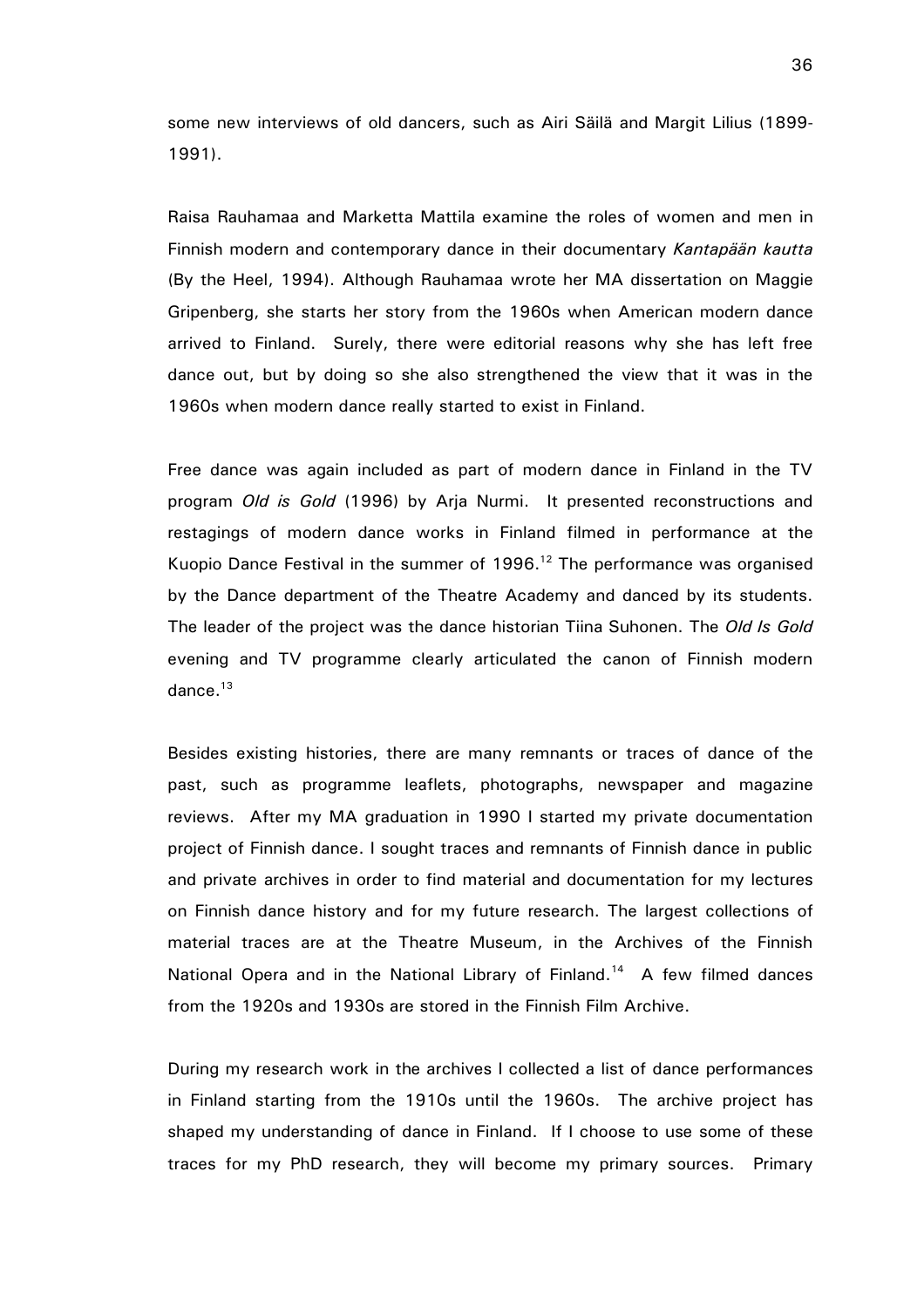sources are understood as remnants or traces "that came into existence during the period being studied" (Layson 1994, p 18). Sometimes, or perhaps always, especially concerning visual traces like photographs and films, it might be useful to consider if even primary sources carry some interpretative elements of the past. For instance, it is worth thinking to what extent a photograph of a dance piece is a real moment of the dance, to what extent it carries conventions of photography of its time and how dance photography reveals or represents dance and its time and culture (Salmi 1997, Kukkonen 1997, Reason 2004).

#### FUTURE HISTORIES

The past has always been examined from the present. Histories are guided by present interests as well as by real and factual events of the past. This can be clearly identified in existing histories of dance in Finland. Dance, like other arts, was related to the discourses of nationalism during the early decades of the young independent nation of Finland. Finnish dance was legitimated in the dance writings of af Hällström by combining dance with existing cultural symbols and institutions and by searching for the various 'first Finns' in different fields of dance art. This was enough for many decades. New readings of the past of Finnish dance did not appear between 1950 and 1980. Af Hällström's and others' historical interests were limited to celebrating the anniversaries of the Finnish National Ballet and presenting the progress of ballet in Finland. Perhaps there was no need to look in the past after the first decades and the legitimation of the Finnish National Ballet. After the Second World War free dance was struggling for its existence, and dancers trained in the techniques of American modern dance during the 1960s and 1970s were not interested in free dance since they considered it amateurish. On the contrary, they wanted to distance themselves from free dance. The return to the past of free dance was attempting again during the 1980s when modern dance started to achieve its legitimation and needed the support of history.

Therefore, the outlines of Finnish dance during the 1920s and 1930s were mainly articulated by Raoul af Hällström and adopted by others until the 1980s, when more research on free dance appeared. Af Hällström did not certainly consider himself a historian but a journalist. The lack of other writings and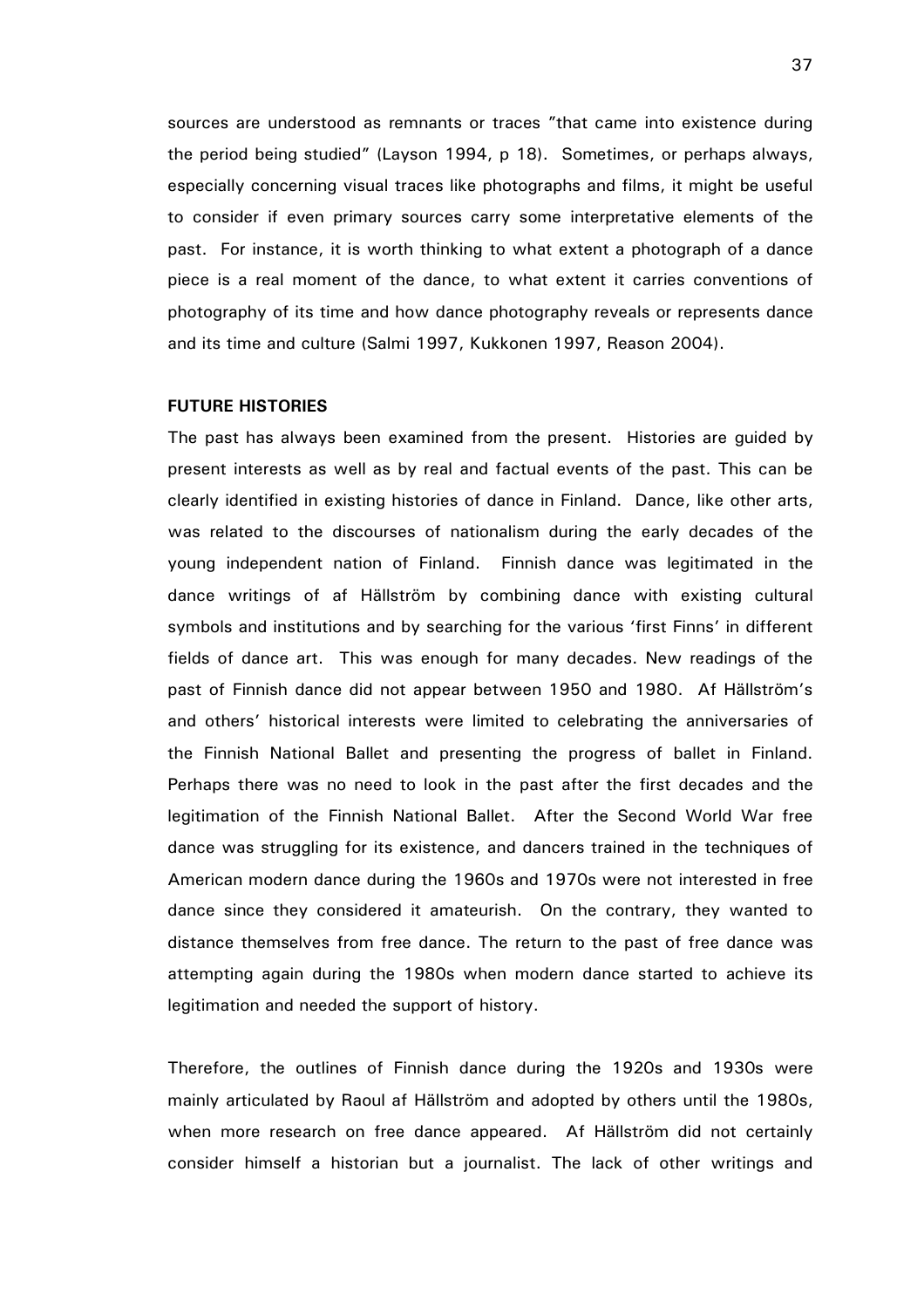research on the past of Finnish dance made his views and interpretations dominant, however. As discussed earlier, his emphasis was usually on ballet, although during the early decades of his writing he seems to pay more attention to modern dance and modernism than in his later writings. During the 1920s and the early 1930s af Hällström was very inspired by modernism in arts and international city culture, and the subjects of his articles varied from new cars, movies, theatre and images of women to the dance performances. His early views on the modern in dance were contradictory. In 1929, he expressed some suspicion as well as curiosity toward modern dance (1929a, 1929b), but he preferred the old tradition of classical ballet and its new modern forms. However, some years later af Hällström's tune is slightly different in his article concerning on the heritage of Isadora Duncan. He expressed his faith in true modern dance art as follows.

> I believe that there will soon be a time, when two competing dance trends will not exist. Then "free", "new", "plastique" dance and traditional academic dance will appear parallel and they will be melting into one. The result will be a truly modern, virtuoso, expressive and internally intensive dance art of modern times.

> Vakaumukseni on, että pian koittaa aika, jolloin ei enää ole kahta keskenään vihamielistä tanssisuuntaa. Silloin "vapaa", "uusi", "plastillinen" tanssi ja perinteinen akateeminen koulutanssi esiintyvät oppiaineina rinnakkain, sulautuvat yhteen. Tuloksena on oleva tosimoderni, taiturillinen, ilmeikäs ja sisäisesti intensiivinen uuden ajan tanssitaide.

> > af Hällström 1945a, p 139.<sup>15</sup>

During the recent decades the nature of written narrative, a final literary product of history research and its relationship to the past, has received a lot of attention (White 1973 and the vivid discussion following his book Metahistory).<sup>16</sup> Historians have become aware of the linguistic and rhetorical problems or possibilities included in their narratives of the past. This is an important issue, not just for analysing the existing histories, but also for my own writing and for other media of constructing the past of dance art in Finland. However, concerning my own PhD research I also share Carlo Ginzburg's view: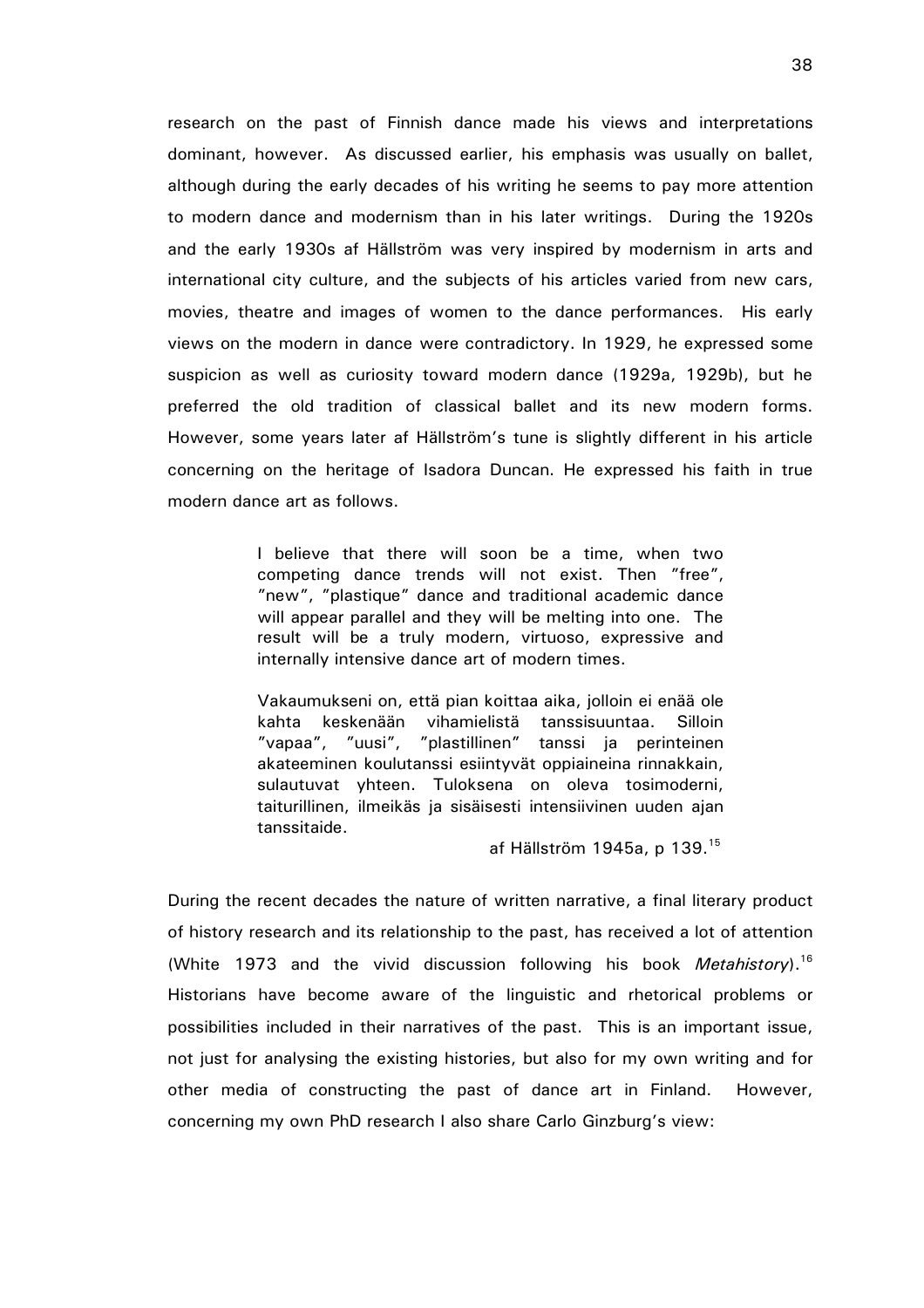Our attention should shift instead from the end result to the preparatory stages, in order to explore the mutual interaction between empirical data and narrative constraints within the process of research itself. Ginzburg 1999, p 101.

The existing histories of dance in Finland and the huge collections of traces of Finnish dance familiar to me offer exciting possibilities for creating new histories; for commenting old interpretations and asking new questions; as well as for examining the tensions between documentation and narration. In the next chapter my 'empirical' data is taken into consideration.

#### **NOTES**

-

- 3 The new theatre building increased the interest of Russian theatre and opera and ballet groups to perform in Helsinki. According to Byckling (2000) the first Russian ballet visit is supposed to have happened as early as 1867 when G. Legat and his group performed at the Arkadia Theatre. The visits of the Maryinsky Ballet started in 1906 when Nikolai Legat and Vera Trefilova performed at the Alexander Theatre. Visits continued during the following spring, and for instance, Olga Preobrazhenskaya danced several times at Alexander Theatre 1908-1917.
- 4 The biographical information on Gé and Saxelin was collected from many sources, e.g. af Hällström 1945a, Vienola-Lindfors & af Hällström 1981, Dunajeva 1999, TeaMA 1003 & 1025.
- 5 Finnish newspapers and the board of The Finnish National Opera paid a lot of attention to the Russian and half-Russian staff at the Opera. This issue is discussed in more detail in Chapter 4.
- 6 The content of Suhonen's article in the International Encyclopaedia of Dance follows and summarises her article in Valokuvan tanssi (1997).
- 7 The Union of Finnish Dance Artists supported its economy by publishing a collection of dance articles by Raoul af Hällström (minutes of the board 16.9. 1940). In 1945 the Siivekkäät jalat was published by the publishing house Kivi, but the role of the Union was not mentioned at all in it.
- 8 During the 1910s and the 1920s, the most often used term for new dance trends in reviews and articles was plastic dance. The term free dance was introduced gradually during the 1930s. In 1945 when the Union of Finnish Dance Artists was divided, the representatives of

<sup>1</sup> Completed PhD theses dealing with dance: Sarje (1994 and 1999), Parviainen (1998), Nieminen(1998), Hoppu (1999), Hämäläinen (1999), Pasanen-Willberg (2000), Salosaari (2001), Rouhiainen (2003), Järvinen (2003), Välipakka (2003) Anttila (2004), Löytönen (2004), Ylönen (2004), Monni (2005) and Lehikoinen (2005).

<sup>2</sup> Edvard Fazer and Aino Ackte founded the Finnish National Opera in 1911. It was named the Domestic Opera. In 1914 the name changed into The Finnish Opera and in 1956 into the Finnish National Opera. The ballet group of the Finnish Opera was first called the Ballet of the Finnish Opera, from 1956 the Ballet of Finnish National Opera and finally from the 1970s the Finnish National Ballet. Official English names of today, the Finnish National Opera and the Finnish National Ballet, are used throughout this thesis for the sake of clarity.